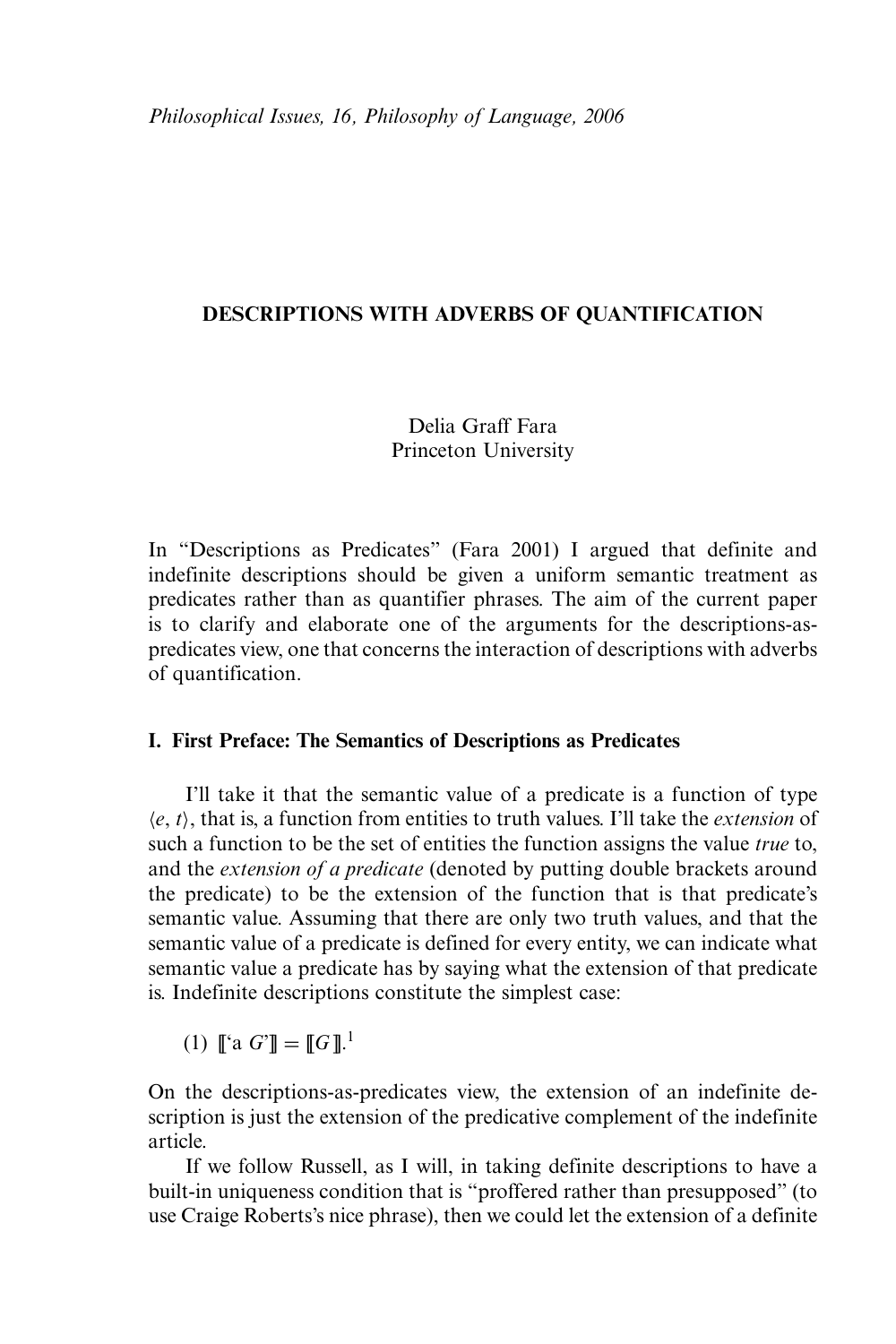description 'the *F*' be the extension of *F*, if that is a singleton set, and the empty set otherwise. But in order to accommodate the use of the definite article with mass nouns and plural count nouns, which typically do not have singleton extensions, I prefer to adapt Richard Sharvy's generalization of Russell's uniqueness condition to the descriptions-as-predicates proposal, as follows:

(2) 
$$
\llbracket \text{`the } F \rrbracket = \{ x \in \llbracket F \rrbracket : \forall y \in \llbracket F \rrbracket \, (y \leq x) \}.
$$

We may read this as saying that the extension of a definite description 'the *F*' is the singleton set consisting of the *maximal* member of the extension of *F*, if there is one, and is the empty set otherwise. The maximal member of the extension of *F* is that member of the extension of *F* that has every other member as a "part."

The use of the word "part" here may be somewhat misleading, but I'll continue to refer to the relation expressed by '≤' as a *parthood* relation, with the understanding that a different relation might be involved for different choices of *F*, and that calling this relation "parthood" might not be quite accurate for some of these choices.

When *F* is a plural count noun such as women, the relation can be understood as the relation of *being a sub-plurality of* . A singular count noun such as 'woman' will have in its extension each individual woman, none of whom will be, in any relevant sense, a "part" of any other; while its pluralization 'women' will, on Sharvy's proposal, have in its extension every plurality of women, each of which is a "part" of (in the sense of being a sub-plurality of) the plurality of all the women there are.<sup>2</sup> So on the predicate version of Sharvy's proposal, the extension of 'the woman' will either be empty or contain exactly one woman if there are no others; while the extension of 'the women' will either be empty or contain the one (maximal) plurality consisting of all the women there are if there are any at all. If we further take numeral words to be predicate-modifiers, $3$  so that the extension of 'two women', for example, will be that subset of the extension of 'women' that contains every two-membered plurality of women, then the semantic proposals above for plurals, numeral words and the definite article yield the following desirable results, assuming that there are just three women, Ana, Bea and Carlita:<sup>4</sup>

- (3)  $\[\text{[}'\text{woman'}\] = \{A, B, C\},\]$
- (4) ['the woman'] =  $\emptyset$ ,
- (5)  $[\text{['women'}] = \{A + B, A + C, B + C, A + B + C\}$ ,<sup>5</sup>
- (6) ['the women'] =  $\{A + B + C\}$ ,
- (7)  $\[\text{['two women'}]\] = \{A + B, A + C, B + C\},\]$
- (8) ['the two women'] =  $\emptyset$ ,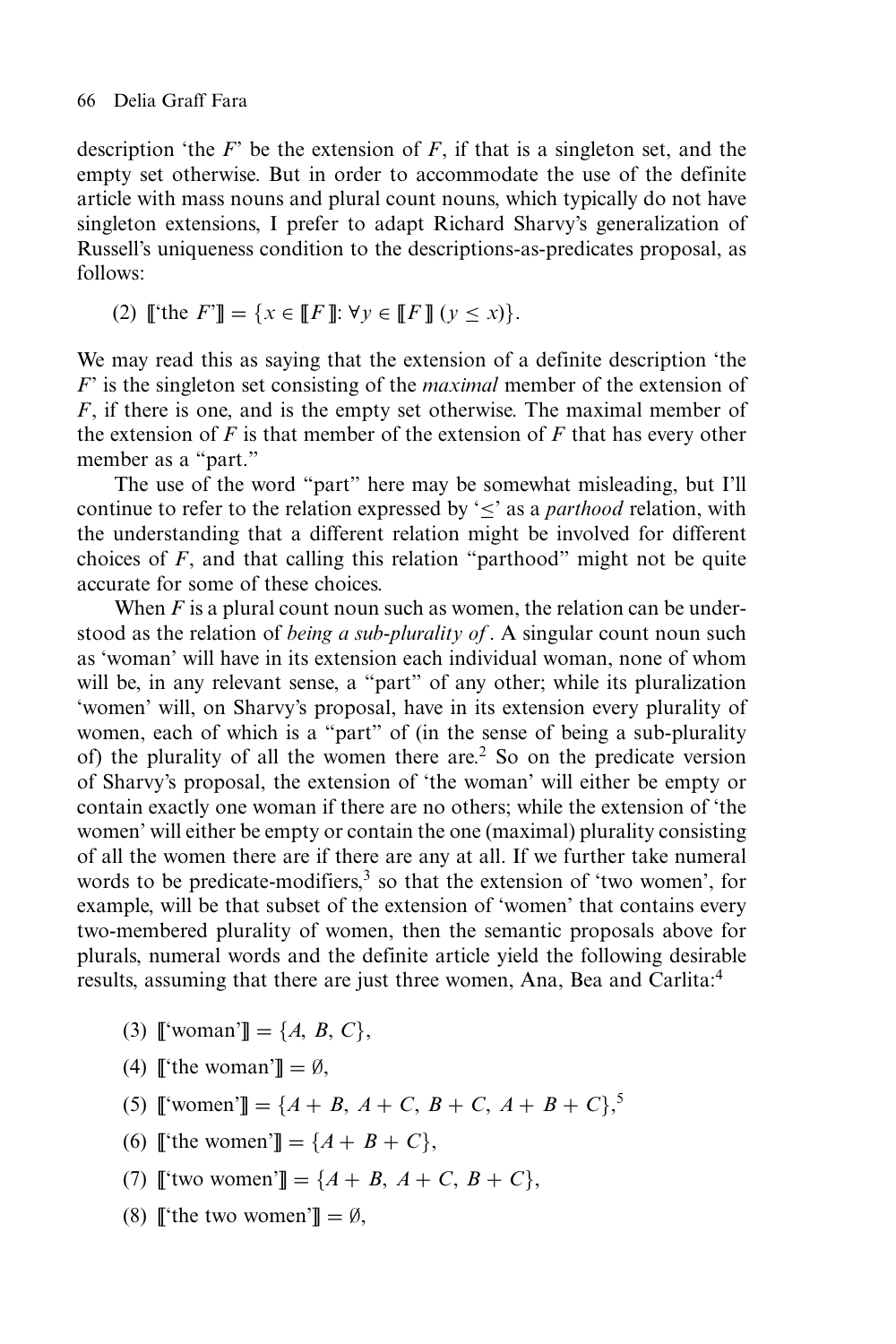- (9) ['three women'] =  $\{A + B + C\}$ ,
- (10) ['the three women'] =  ${A + B + C}$ .

When *F* is a mass noun, the relation expressed by ' $\leq$ ' can be understood as the relation of *being a sub-portion of* . With Sharvy, I'll take a mass noun such as 'water' to be a predicate true of every portion of water, and a modified mass noun such as 'water in my bathtub' to be a predicate true of every portion of water in my bathtub. The definite descriptions 'the water' and 'the water in my bathtub' then each have singleton extensions (assuming that my bathtub has some water in it), containing, respectively, all the water there is, and all the water in my bathtub.

There's an interesting metaphysical question whether the relations *being a sub-plurality of* and *being a sub-portion of* can be viewed as two subspecies of the *parthood* relation, and if so, whether we can view the expression '≤' as univocally standing for the *parthood* relation (perhaps better described as the relation *being some of* ) in the above statement of the semantics for the definite article. I'm inclined to think that the answer to the second question here is 'no', no matter what the answer to the first is. One reason concerns the following sort of example, discussed by Sharvy. Suppose we have in a seminar room two tables *A* and *B* pushed together to form a third table *C*. Then the extension of 'table', restricted to the things in this room, is  $\{A, B, C\}$ . A question then arises what the extension of 'the table' is to be on the current proposal. Table *C* has the property of being a *parthood*-maximal member of the extension of 'table'; so if we therefore take it to be a  $\le$ -maximal member, then the description 'the table' (restricted to the things in this room) will be a "proper" description, with  $\{C\}$  as its extension. Sharvy was happy to accept this consequence; but I am not, for reasons I won't go into, since they're too distantly related to the point of this paper. My view is that 'the table' has an empty extension here since there are three tables in the room in question, and so that any felicitous use of 'the table' here has to be dealt with on the general model of "incomplete" descriptions. Given this view, we're required to deny that '≤' can be interpreted univocally as standing for the *parthood* relation. A second reason for denying this will emerge in the next section.

## **II. Second Preface: The Logical Form of Descriptions as Predicates**

The present view provides sentences containing descriptions in predicative position after the copula 'be' with a straightforward semantics. If the subject term of such a sentence is an expression of type *e*, that is, an entity-denoting expression, then the value of the sentence as a whole is the value yielded by applying the function that is the semantic value of the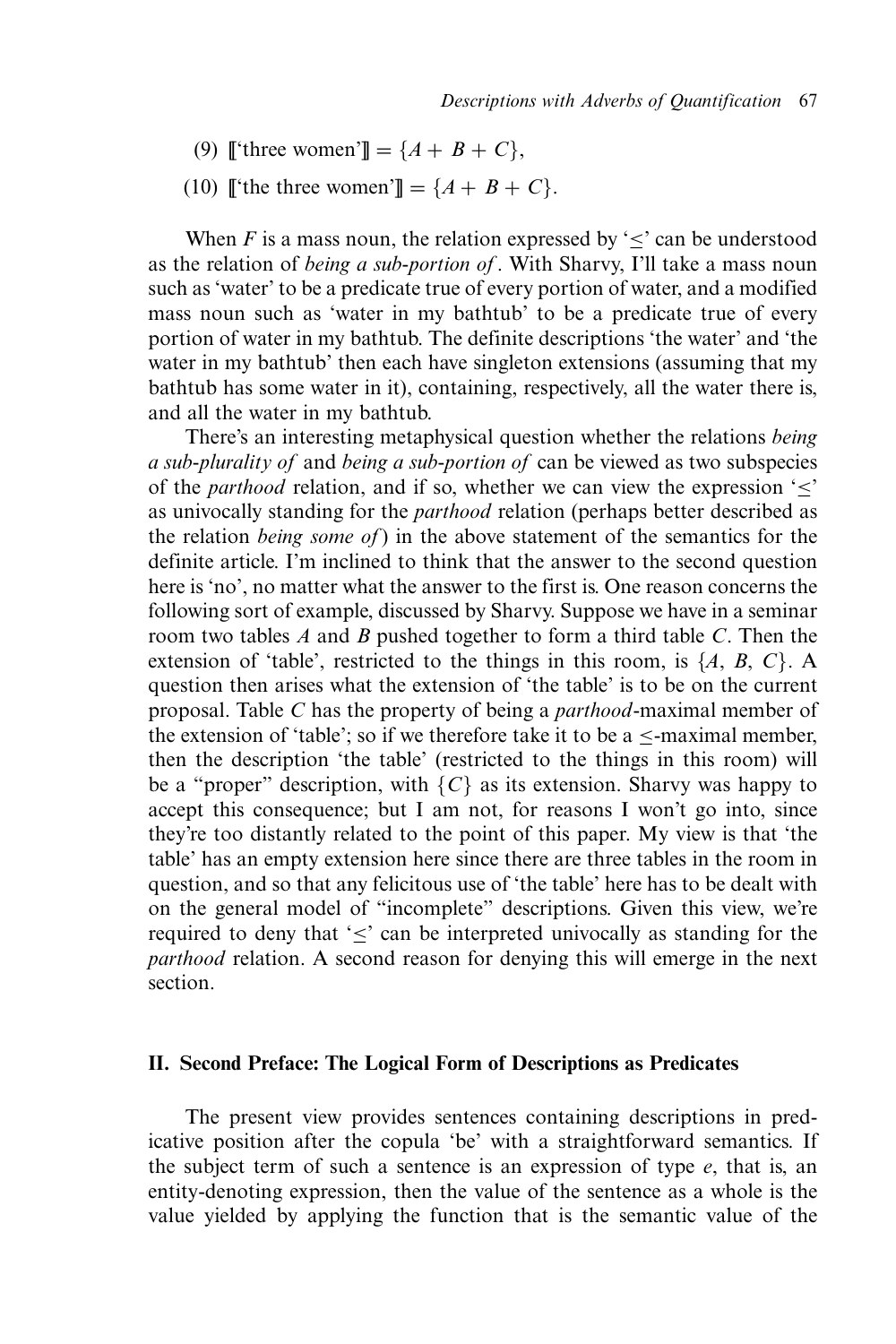description to the semantic value of the subject expression; equivalently (given assumptions mentioned at the outset), the sentence is true just in case the semantic value of the subject expression is in the extension of the description. The following serve as examples:

- (11) Hillary is a woman,
- (12) Hilary is not a woman,
- (13) Ana is the woman I met yesterday,
- (14) Max is not the owner,
- (15) Ana and Bea are the two women I met yesterday.

The interpretation of (11) through (15) proceeds as just outlined given some minimal assumptions. First, I assume that the the 'to be' verbs here are the 'be' of predication and have no semantic value. Second, for negative sentences such as (12) and (14) I assume that the 'not' appearing after 'be' is semantically an operator on the entire sentence, so that (12), for example, has a logical form like '[not [Hilary [a woman]]]', and is assigned the truthconditions represented by its standard predicate-calculus paraphrase,  $\rightarrow$  *Wh*'. The Russellian, in contrast takes 'be' here to be the 'be' of identity and, in the absence of supplemental syntactic principles, assigns two logical forms to (12), corresponding to the predicate-calculus paraphrases ' $\neg \exists x (Wx \land h = x)$ ' and '∃*x*(*Wx* ∧ ¬*h* = *x*)'. Only the first of these, which is equivalent to the simple  $\rightarrow$  *Wh*', represents appropriate truth conditions for (12).<sup>6</sup> Third, I take it that conjoined names, such as 'Ana and Bea' in (16), denote a plurality represented here as the sum Ana+Bea.

The treatment of descriptions as predicates occurring in the argument position of other predicates, as in (16), is somewhat more involved.

(16) The singer smokes.

Before sketching this treatment, I need to step back temporarily to set out the assumptions I'll be making about the syntax and semantics of quantification in English and how to represent it.

The logical forms of sentences containing quantifier phrases will be represented using restricted quantifiers and complex predicates formed by abstraction, following the model of Barwise & Cooper (1981). A quantifier phrase is represented as a "restricted quantifier," formed by prefixing a oneplace predicate with a quantificational determiner, as in '[some : man]'. I enclose the restricted quantifier in square brackets and use a colon to mark the separation between determiner and predicate. A complex predicate is formed by prefixing an open sentence with a variable-binding abstraction operator, as in  $\hat{x}$  *x* smokes'. A restricted quantifier combines with a one-place predicate (complex or not) to form a sentence.<sup>7</sup> Examples will help to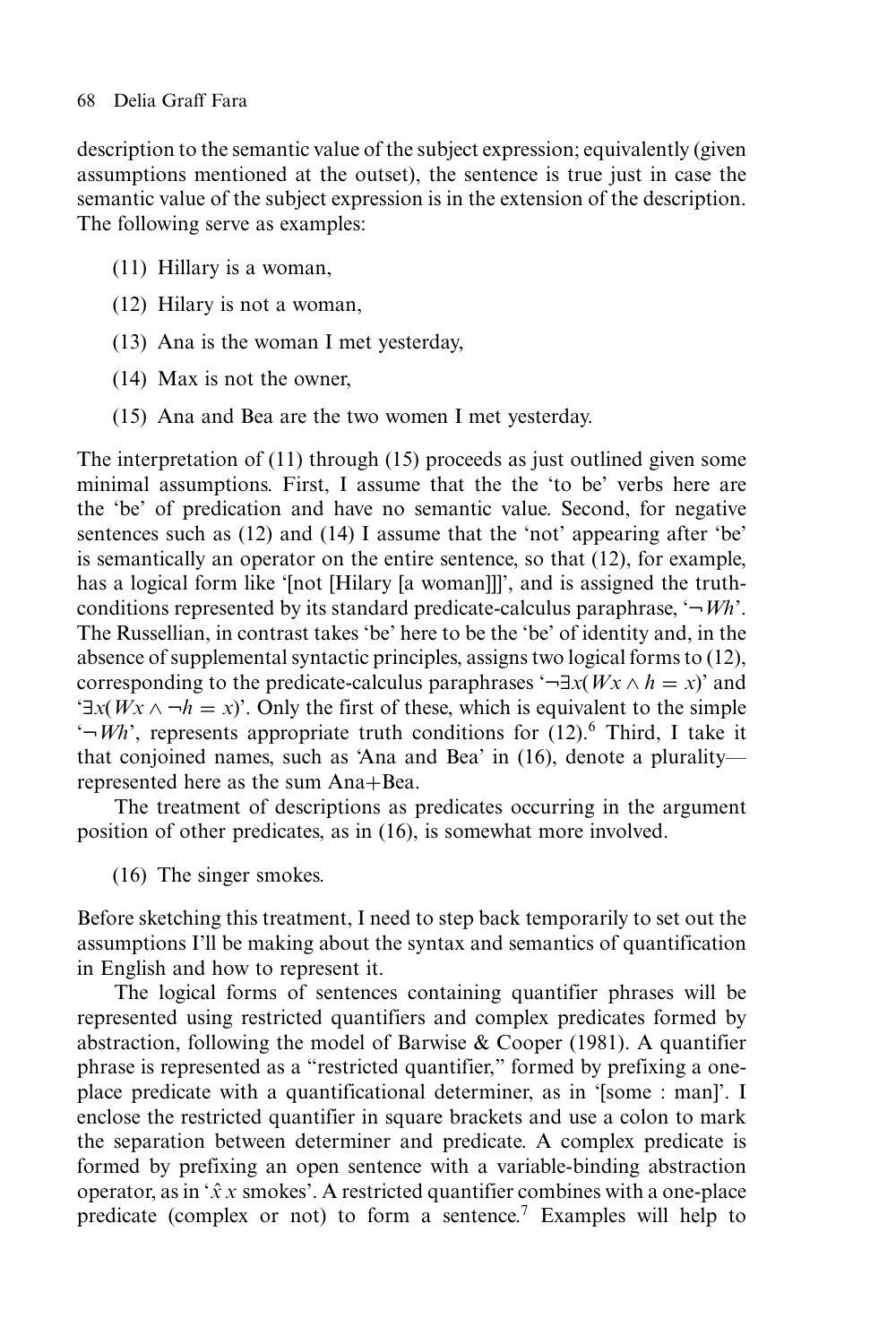illustrate; the gloss below the first logical form indicates how it is to be read:

- (17) Juan loves every man, [every : man]  $\hat{x}$  Juan loves *x*, Every man is an *x* such that Juan loves *x*;
- (18) Some man smokes, [some : man]  $\hat{x}$  *x* smokes.

There are two main advantages to using this notation in preference to the restricted-quantifier notation familiar to readers of Stephen Neale's (1990) *Descriptions*, where the logical forms of (17) and (18) are represented as follows:

- (19) [every  $x : \text{man } x$ ] Juan loves  $x$ ,
- (20)  $\left[\text{some } x : \text{man } x\right]x \text{ smokers.}\right]$

One advantage is that by separating out the variable-binding function from quantification, by means of predicate abstraction, the quantifier phrases in (17) and (18) may straightforwardly be treated not only as syntactic constituents but also as semantic constituents of the whole. I take it that the semantic value of a quantifier phrase is a function of type  $\langle e, t \rangle$ , *t* $\rangle$ , a "generalized quantifier" in Barwise & Cooper's (1981) sense.<sup>8</sup> The semantic value of a quantifier phrase of the form 'every *F*' is that type  $\langle e, t \rangle$ , *t*) function that assigns the value *true* to a type  $\langle e, t \rangle$  function just in case its extension contains *everything* in [[*F* ]].9 Similarly, the semantic value of a quantifier phrase of the form 'some *F*' is that type  $\langle e, t \rangle$ , *t*) function that assigns the value *true* to a type  $\langle e, t \rangle$  function just in case its extension contains *something* in  $\llbracket F \rrbracket$ . A predicate abstract such as ' $\hat{x}$  Juan loves  $x$ ' has a predicate-type semantic value whose extension consists of those things that, when assigned to the variable  $x$ , render the open sentence 'Juan loves  $x$ ' true. The truth values of (17) and (18) can now be computed compositionally from their logical forms.

A second advantage is that the logical forms in (17) and (18) are virtually identical to the LF-level syntactic structures assigned to these sentences on at least one popular treatment of the syntax of natural-language quantification (namely that defended in Heim  $&$  Kratzer (1998)), and so can be straightforwardly conceived as being derived from the surface forms of English sentences by transformational rules that are reasonably well accepted by linguists working in the tradition of transformational grammar. In particular these logical forms can be derived from surface structures by a rule of quantifier raising (as initially developed by Robert May; see May (1985)) by which a quantifier phrase moves out of its argument position to adjoin to a larger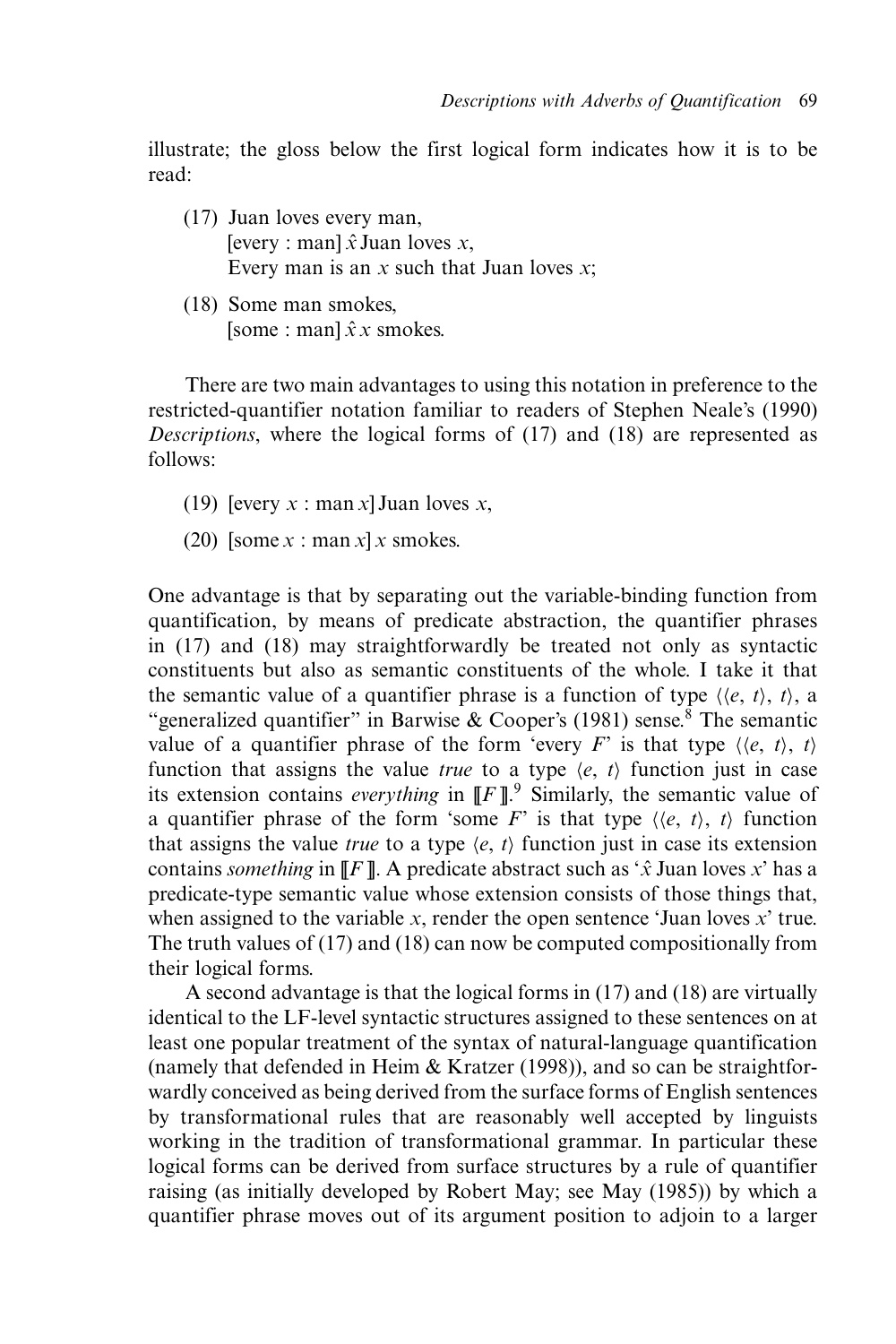phrase containing that quantifier phrase at the level of surface form, to which (in Heim & Kratzer's (1998) implementation) a predicate-abstraction operator has also affixed to bind the variable left behind as a trace of the movement. In short, this is the transformation that takes us from the English sentences in (17) and (18) to the logical forms of them represented there.

With this background in place, I am now in a position to say what, on the descriptions-as-predicates view, are the logical forms of sentences containing descriptions in argument position. I propose that like other determiner phrases, in particular quantifier phrases, descriptions undergo a process of raising, leaving behind a variable that gets bound in the process by a predicate-abstraction operator.<sup>10</sup> The difference is that unlike quantifier phrases, descriptions slot into the predicative portion of a restricted quantifier:

(21)  $\left[\ldots\left[a/\text{the } F\right]\ldots\right] \Longrightarrow \left[DEF: a/\text{the } F\right] \hat{x} \left[\ldots x \ldots\right]$ .

Here '[...  $\xi$  ...]' represents a sentence<sup>11</sup> containing an argument position, represented by  $\mathcal{E}'$ , that's occupied by a description at the level of surface form. The occupant *DET* of the restricted quantifier is either an unpronounced determiner with either existential or generic force or an adverb of quantification occurring explicitly in the sentence. With respect to the latter case, I want to add two qualifications. First: *DET* can be an adverb of quantification only if the description occurs in an argument position of the verb modified by that adverb at the level of surface form. Second: where *DET* is an adverb of quantification explicitly occurring in the sentence, I take it to have moved out of its position in '[...[a/the  $F$ ] ...]', so that it will not occur in '[...*x* ...]'. An example should serve to illustrate:

(22) A runner hardly ever smokes.

Here we have the indefinite description 'a runner' occurring in the argument position of the verb 'smokes', which is (superficially) modified by an adverb of quantification 'hardly ever'. The rule represented in (21) allows for three logical forms, with their truth conditions spelled out and glossed as indicated:

- (23)  $[Ø₃ : a runner]  $\hat{x}$  x hardly ever smokers,$ Something in the extension of  $\llbracket a$  runner $\rrbracket$  is such that it hardly ever smokes, Some runner hardly ever smokes;
- (24)  $[\emptyset_{GEN} : a \text{ runner}] \hat{x} x \text{ hardly ever smokers},$ It's generally true of a runner that it is such that it hardly ever smokes,

In general, runners hardly ever smoke;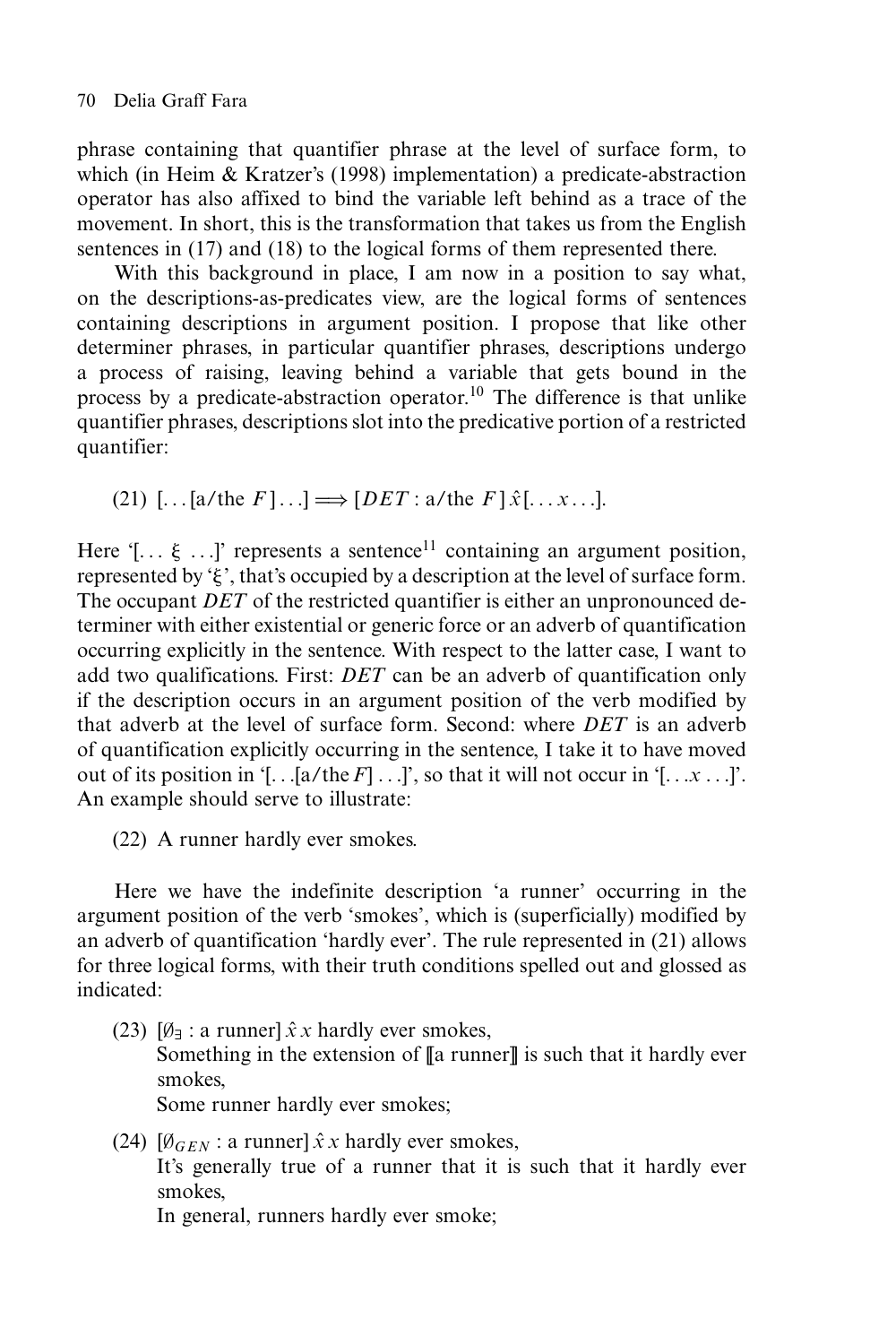(25) [Hardly ever : a runner]  $\hat{x}$  *x* smokes, Hardly anything in the extension of  $\llbracket a$  runner $\rrbracket$  is such that it smokes, Hardly any runners smoke.

Note that the predicate 'smokes' plays a very different semantic role in (23) and (24) from the one it plays in (25). The difference can be captured by saying that 'smokes' in (23) and (24) seems to be a predicate that's true of a thing at a time just in case it's smoking at that time, whether or not that thing is a smoker; while 'smokes' in (25) is a predicate that's true of a thing at a time just in case it's a smoker at that time, whether or not that thing is smoking at that time. I'll describe the difference using the terms 'episodic' and 'habitual'. The predicate 'smokes' gets an episodic reading in (23) and (24), but a habitual reading in (25). In saying this I do not take myself to be committed to the claim that the *word* 'smokes' is ambiguous, only that predicates in which it occurs may have either an episodic or a habitual reading. We might for example say that 'smokes' invariably has the episodic meaning, but that it may be modified (i) by an explicitly-occurring adverb of quantification leading to what I'll call a "frequency of episode" reading for the modified verb phrase "hardly ever smokes"; *or* (ii) by an unpronounced one with something like the meaning of 'generally', 'regularly', 'characteristically' or 'habitually'—leading to what I'll call the "habitual" reading for the phrase 'smokes'. I take it that (22) does have the three different truth conditions displayed above, and that the descriptions-as-predicates view scores a point against the Russellian in being able to account for them without positing any ambiguity in the indefinite description.

A similar variation in quantificational force also occurs with definite descriptions:

(26) The owner of an espresso machine rarely goes to bed early.

As before, the predicate 'goes to bed early' gets an episodic reading in the first two cases (leading to a "frequency of episode" reading for the modified verb phrase 'rarely goes to bed early'), but a habitual reading in the third case:

- (27)  $\lbrack \emptyset \rbrack$  : the owner of an espresso machine]  $\hat{x}$  *x* rarely goes to bed early, Some (unique) owner of an espresso machine rarely goes to bed early;
- (28)  $[\emptyset_{GEN}$ : the owner of an espresso machine]  $\hat{x}$  *x* rarely goes to bed early, In general, espresso-machine owners rarely go to bed early;
- (29) [Rarely : the owner of an espresso machine]  $\hat{x}$  *x* goes to bed early, Rare is the espresso-machine owner who goes to bed early.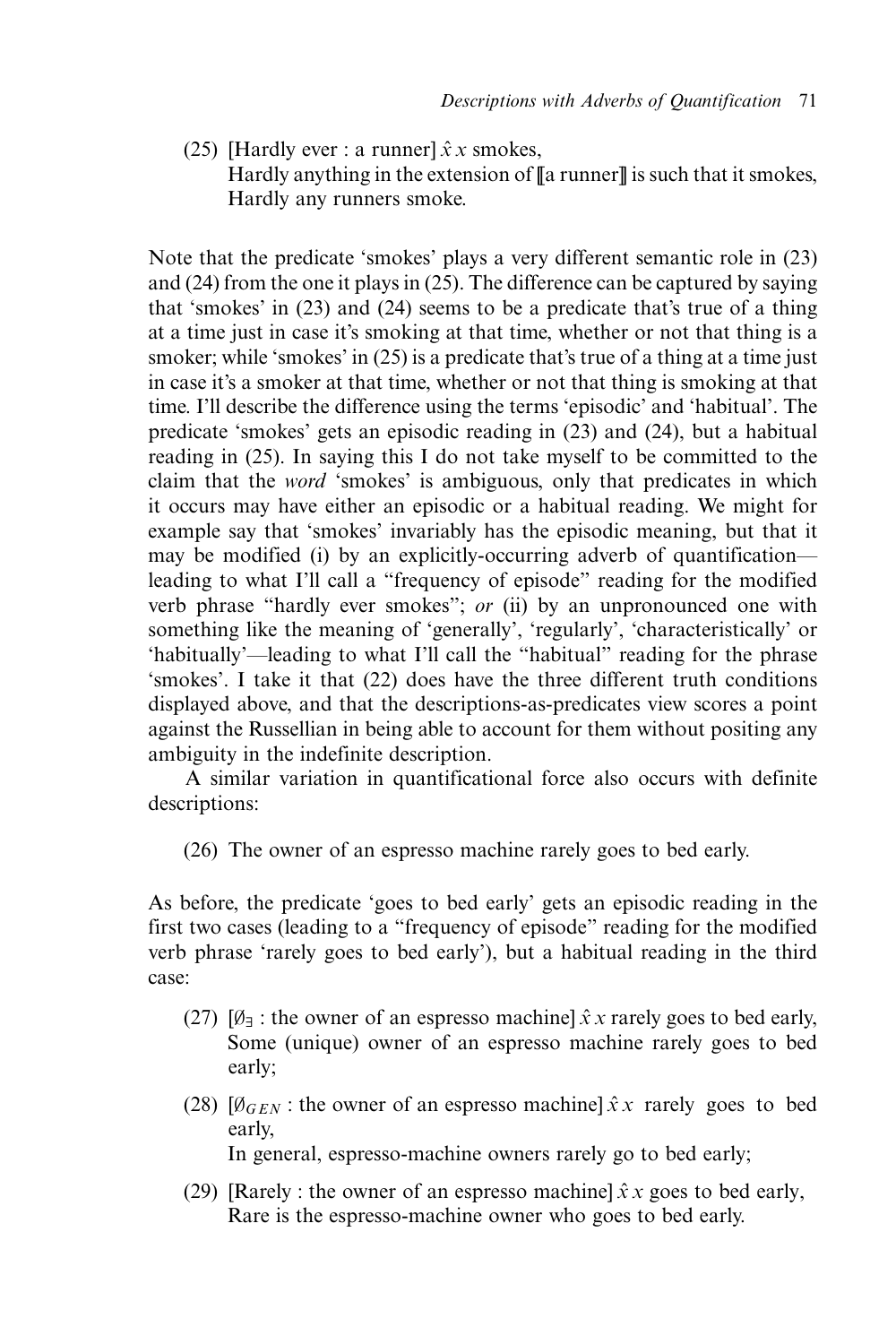The important thing to note about this example is that it contains a definite description that can be true of more than one thing—despite the uniqueness condition I've built into the semantics of the definite article—because the uniqueness of ownership is relativized to individual espresso machines. This can be made explicit in the logical form by representing the indefinite 'an espresso machine' as taking its scope within the restricted quantifier but outside the definite article:

(30)  $[DET : \hat{x} | \hat{Q}_\exists$ : an espresso machine]  $\hat{y}$  x (is) the owner of y].<sup>12</sup>

If the definite description here weren't capable in principle of being true of more than one thing then it wouldn't make sense to quantify over those things satisfying it using adverbial quantifiers like 'generally', 'rarely', 'usually' and 'always'. The reason is that using one of these adverbial quantifiers to quantify over things of a given sort pragmatically generates the strong implication that there is more than one thing of that sort.

This brings to the fore an interesting feature of the treatment of generics on the descriptions-as-predicates view, which I'll briefly highlight before moving on to the next section. So far, genericity has been treated as resulting from a description's restricting an unpronounced determiner ∅*GEN* that has generic quantificational force.<sup>13</sup> But this treatment will not work for those cases when a definite description is *semantically* required to have either a singleton or an empty extension but which is nonetheless used generically:

(31) The tiger is an animal that breeds well in captivity.

The two logical forms assigned to this sentence (only two because it does not contain an explicit adverb of quantification) are:

- (32)  $[\emptyset]$  : the tiger]  $\hat{x}$  x is an animal that breeds well in captivity,
- (33)  $[\emptyset_{GEN} :$  the tiger]  $\hat{x}$  x is an animal that breeds well in captivity.

The second logical form here, the one with the generic, is perfectly wellformed and is semantically interpretable, but is ruled out on pragmatic grounds since 'the tiger' can be true of at most one thing. Yet the logical form with the existential quantifier doesn't seem to capture the generic truth conditions of (31). For all that's been said so far, given that 'tiger' is neither a plural nor a mass term, (31) is wrongly predicted to be true just in case there is exactly one tiger and *it* breeds well in captivity. But this is not obviously what (31) means. After all, breeding is not something a tiger can do on its own!

However, more *can* be said. Sharvy intended his generalization of Russell's theory of descriptions to account for definite descriptions with plurals and mass terms. But it, and its modification here, can also apply to the case of *kind* definite descriptions: cases where the nominal complement of the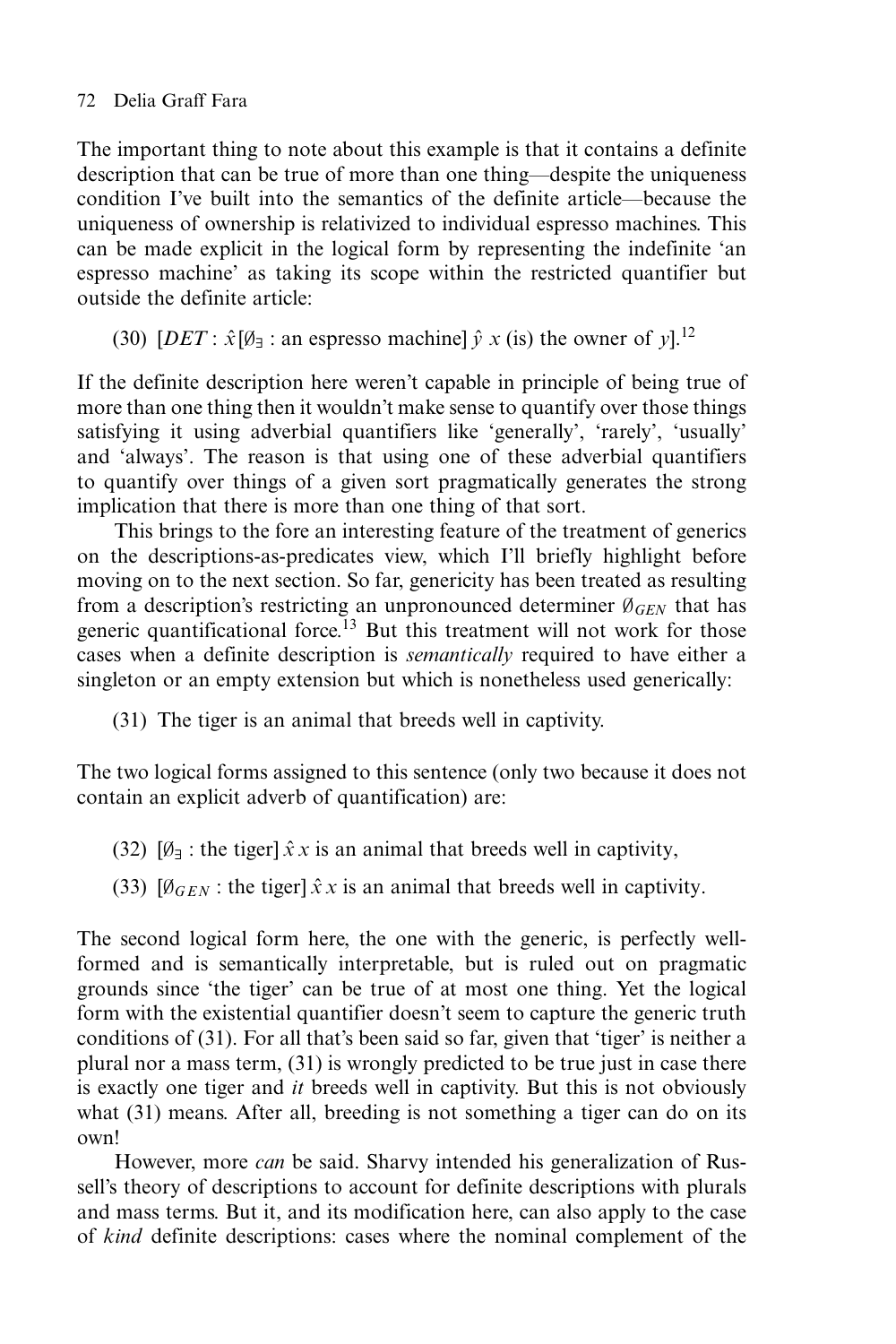definite article, whether count or mass, has a "taxonomic" interpretation. For example, the common noun 'tiger' can receive both an individual interpretation and a taxonomic interpretation, as shown by the following:

- (34) There are three tigers in this room; I hope they're not hungry;
- (35) Three tigers went extinct in the last century: the Caspian, the Balinese, and the Javan.

If we take it that on its taxonomic interpretation the noun 'tiger' is a predicate true of every tiger-kind—leaving open just what kind of thing a tiger-kind is and also leaving open just which collections of tigers constitute a tigerkind, but allowing that a subspecies of tiger is a tiger-kind—then since kinds can be ranked according to a parthood-like relation, the relation of *being a sub-kind of* , Sharvy's proposal provides us with a way of dealing with the genericity of the sort exhibited in  $(31)$ .<sup>14</sup> The definite description 'the tiger' in (31) will on the present proposal be a predicate true of just one thing, that tiger-kind of which every tiger-kind is a sub-kind—namely, the entire tiger species.<sup>15</sup> In order to say that we've thereby captured the "generic" truth conditions of (31), we have to add that predicates like "has stripes" can be true of tiger-kinds as well as individual tigers.

The point being emphasized here is that my analysis of descriptions as predicates includes two different treatments of genericity for definite descriptions, depending on whether they are at most singly applicable, i.e., true of at most one "thing," or are multiply applicable, i.e., in principle true of more than one thing, as a result (for example) of containing an embedded indefinite. In the former case, we have existential quantification over a kind-level predicate; in the latter case we have generic quantification over an individual-level predicate:

- (36) The mystery novel is popular, [ $\emptyset$ <sub>∃</sub> : the mystery novel]  $\hat{x}$  x is popular, (Taxonomic interpretation for 'mystery novel');
- (37) The author of a mystery novel is (generally) popular,  $[\emptyset_{GEN}$ : the author of a mystery novel]  $\hat{x}$  x is popular,<sup>16</sup> (Individual interpretation for both 'author' and 'mystery novel').

I should at this point reiterate something mentioned only in passing above, namely, that I also take bare plural noun phrases to be yet another kind of predicate nominal, so that genericity with bare plurals is to be dealt with in the same manner as indefinite descriptions and multiply-applicable definite descriptions. The generic reading of 'tigers have stripes' (which is the only reading in the absence of special intonational emphasis) is accounted for by assigning to this sentence the following logical form:

(38)  $[\emptyset_{GEN} : \text{tigers}] \hat{x} x$  have stripes.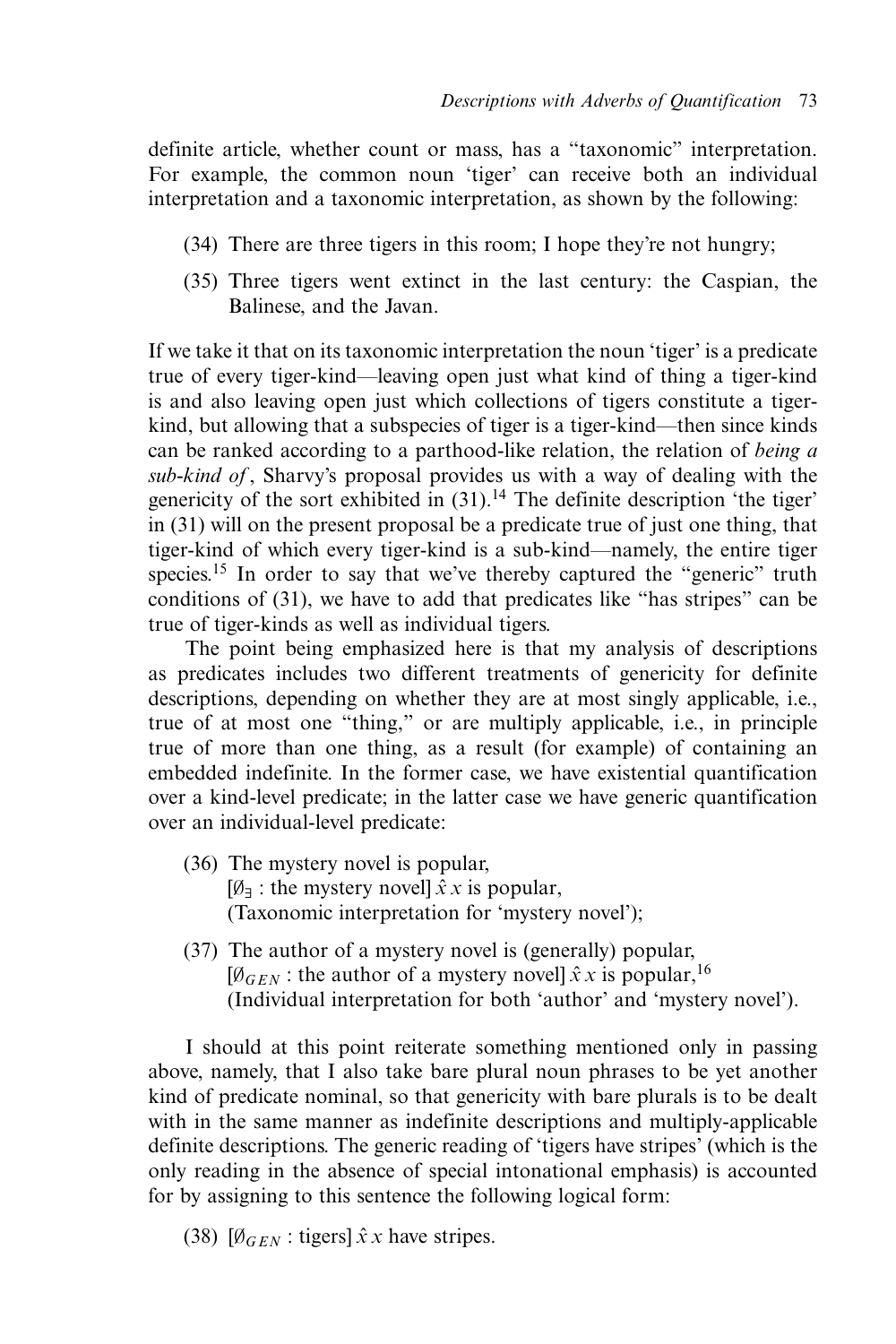Although it's not superficially apparent, it's worth noting that there is also an analogous difference, albeit less marked than in the case of singly- versus multiply-applicable definites, between the treatment of singular-indefinite generics and that of bare-plural generics. Both involve generic quantification on the treatment proposed here, but in the singular-indefinite case this is generic quantification over individuals, while in the bare-plural case this is generic quantification over pluralities of individuals. I'd like to think that this difference could be appealed to in accounting for at least one important difference between the two.<sup>17</sup> The distinction is between the following:

- (39) Tigers are extinct,
- (40) A tiger is extinct.

'Extinct' is a predicate that can only be true of a species (or subspecies), not of individual members of the species. Yet for some reason it is combinable with the bare plural even on its non-taxonomic interpretation, while combinable with the singular indefinite *only* on its taxonomic interpretation. This could be handled on the present view by allowing "kind-level" predicates like 'extinct' to be true of pluralities as well as kinds. The bare-plural sentence would then be interpreted on one of its false but sensible readings as generic quantification over tiger-pluralities, and on its other false but sensible reading as generic quantification over tiger-kind–pluralities;<sup>18</sup> while the second sentence would be interpreted on its sensible (and true) reading as existential quantification over tiger-kinds.

Let me wrap up this section by summarizing the main points so far. Definite and indefinite descriptions invariably have predicate-type semantic values. When one occurs in an argument position of a predicate, it undergoes a process that's like quantifier-raising except that it slots into the predicative (restrictor) portion of the restricted quantifier. The quantifier portion of this restricted quantifier is either an unpronounced quantificational determiner with either existential or generic force, or an adverb of quantification explicitly occurring in the sentence. Definite descriptions, however, except in those special cases where they are multiply-applicable (for example because they contain an embedded indefinite), can restrict only an existential quantifier, the other quantifiers being ruled out on pragmatic grounds.<sup>19</sup> Generic readings for singly-applicable definite descriptions result not from generic quantification but from a taxonomic reading for the predicative complement of the definite article.

# **III. Descriptions with Adverbs of Quantification**

I take it that one of the most forceful arguments for the descriptions-aspredicates view stems from the fact that descriptions (now including bare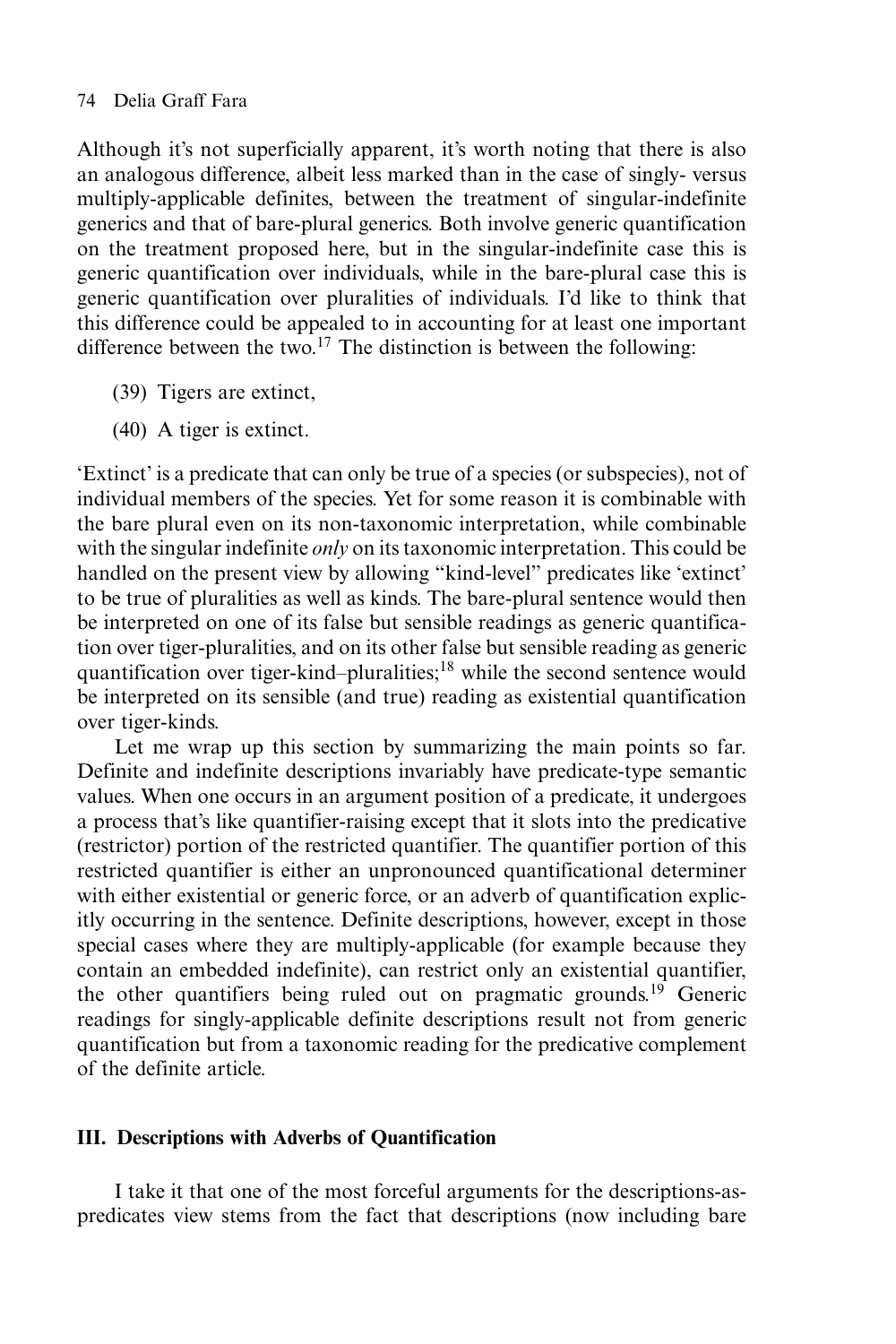plurals under this heading) interact with adverbs of quantification in a way that quantifier phrases do not. In "Descriptions as Predicates" (§VII) I claimed that the a-sentences in the sets of examples below are multiply ambiguous while the b-sentences are unambiguous.

- (41) a. The owner of an espresso machine rarely prefers tea to coffee,
	- b. Most owners of an espresso machine rarely prefer tea to coffee,
	- c. Joe rarely prefers tea to coffee,
	- d. Joe prefers tea to coffee.

(41a) can be understood in any of the three ways so far predicted by the analysis: as saying (i) that some one espresso-machine owner has the "frequency of episode" property attributed to Joe by (41c)—represented as:

> [∅∃ : the owner of an espresso machine] ˆ*x x* rarely prefers tea to coffee;

(ii) that espresso-machine owners *in general* have the frequency-of-episode property attributed to Joe by (41c)—represented as:

> $[\emptyset<sub>GEN</sub>]$ : the owner of an espresso machine]  $\hat{x}$  *x* rarely prefers tea to coffee;

or (iii) that *few* owners of an espresso machine have the "habitual" property attributed to Joe in (41d)—represented as:

> [rarely : the owner of an espresso machine]  $\hat{x}$  *x* (habitually) prefers tea to coffee.

(41b), in contrast, is unambiguous, and can only mean that most espressomachine owners have the frequency-of-episode property.

Analogous claims were made about the interaction of indefinite descriptions, bare plurals, and plural definites with adverbs of quantification:

- (42) a. A Scandinavian rarely has brown eyes,
	- b. Every Scandinavian rarely has brown eyes,
	- c. Joe rarely has brown eyes,
	- d. Joe has brown eyes;
- (43) a. Philosophers sometimes smoke,
	- b. Both philosophers sometimes smoke,
	- c. Joe sometimes smokes,
	- d. Joe smokes;
- (44) a. The parents of a toddler usually have little time for relaxation,
	- b. Many parents of a toddler usually have little time for relaxation,
	- c. Joe usually has little time for relaxation,
	- d. Joe has little time for relaxation.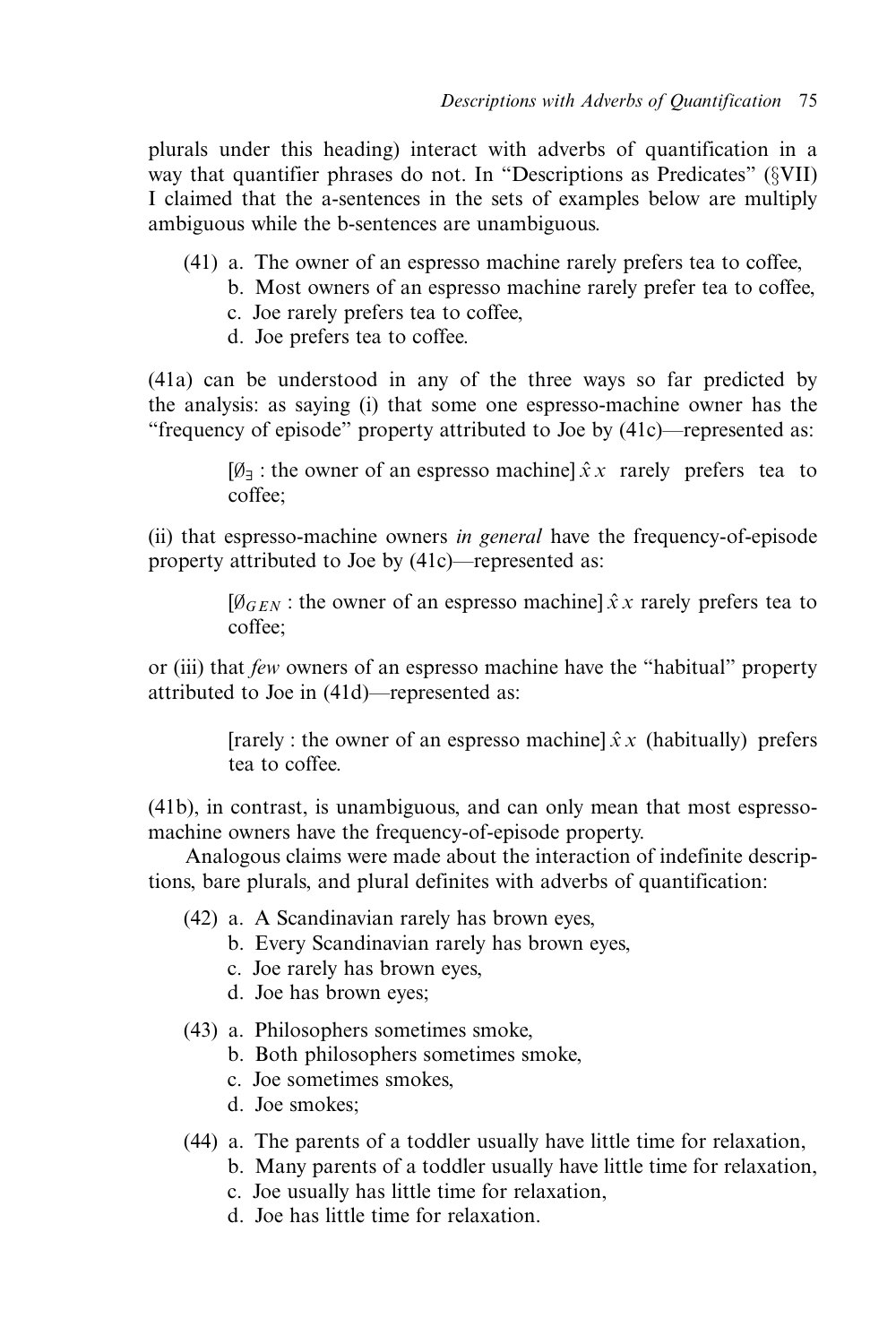It is true that (42a) can't equally naturally be read as having any of the three readings (so far) assigned to it by the descriptions-as-predicates analysis. But this is obviously to be explained on pragmatic grounds: having brown eyes tends to be a permanent property of the things that have it, which is why we most naturally read (42a) as saying that *few* Scandinavians have brown eyes. The other readings (so far) assigned to this sentence by the descriptionsas-predicates analysis involve attribution of the very strange frequency-ofepisode property attributed to Joe in (42c) (strange, at least, in the days before tinted contact lenses) and are therefore less salient. (42b), in contrast (I claimed), is unambiguous and can only mean that every Scandinavian has the strange frequency-of-episode property.

I took these sets of examples to provide confirmation for the descriptionsas-predicates view and a strong argument against Russellianism. The confirmation *for* the descriptions-as-predicates view stems from the fact that it smoothly accounts for the "quantificational variability effects" of descriptions (definite and indefinite, singular and plural) displayed in the a-sentences in (41–44). Moreover, I take these sets of examples to provide confirmation not just for the predicate view as contrasted with the uniform Russellian view,<sup>20</sup> but also for the predicate view as contrasted with a "type-shifting" view, as proposed by Barbara Partee (1987) and accepted by virtually all linguists who commit to a view on the matter—on which descriptions are systematically and predictably ambiguous between a type  $\langle e, t \rangle$  interpretation when occurring in predicative position, and either a type *e* or a type  $\langle e, t \rangle$ , *t*) interpretation when occurring in argument position. For if descriptions in argument position at least some of the time have to receive a type  $\langle e, t \rangle$ interpretation in order to serve as the restrictor of an adverb of quantification, then since allowing them to uniformly take a type  $\langle e, t \rangle$  interpretation provides a smooth way of capturing the further ambiguity between existential and generic readings in a way that, as we saw in the last section, provides a nice account (given Sharvy's important work and the extension of it here to kind-level descriptions) of a wide variety of semantic facts about generic statements, we have no good reason to adopt type-shifting.

The argument *against* Russell's theory of descriptions stems from the fact that however its proponents may ultimately explain the quantificational variability effects that look troubling for it, the *difference* between the aand b-sentences in (41–44) with respect to the existence of quantificational variability effects points to an important disanalogy between descriptions and quantifier phrases. Call this *the quantificational-variability argument* against Russellianism.

It's been stressed to me that it was not quite right to say that quantifier phrases don't ever interact with adverbs of quantification in the way that descriptions  $\delta$ <sub>21</sub>. The adverbs of quantification in the b-sentences above may obligatorily modify the verb phrase in those sentences, but there are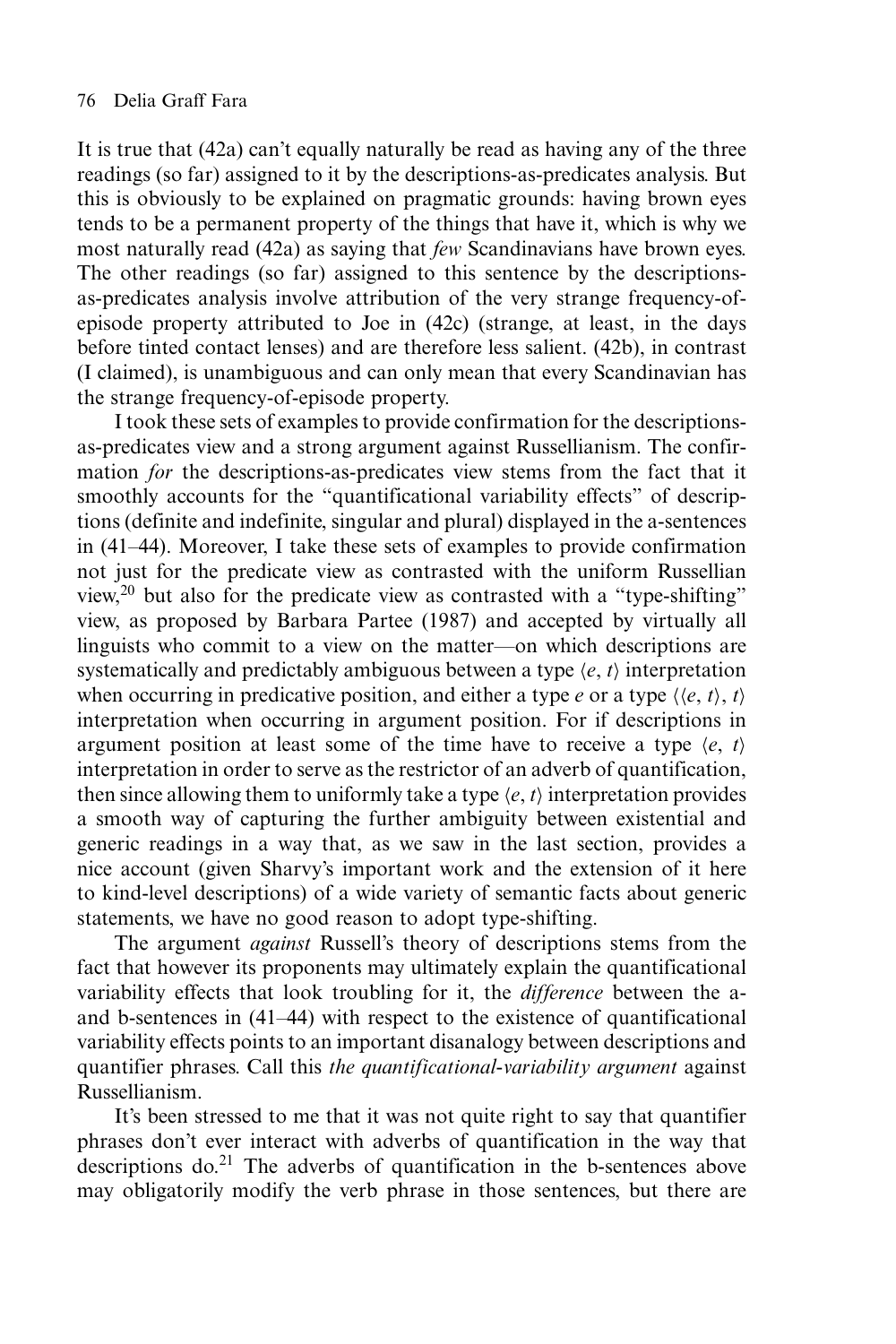very closely related sentences that don't place this restriction on the adverbs in them.

Given the right conversational setup, the adverbs of quantification in (45– 47) can be understood as quantifying over some conversationally salient type of situation or event rather than as modifying the main verb. For example, imagine that each year I have a party to which I invite owners of various types of kitchen machines: orange-crushing machines, apple-coring machines, espresso machines, etc. In a conversation where it is under discussion that I annually hold such a party, (45) can naturally be interpreted as meaning that it's occasionally the case that at one of these parties some of the espressomachine owners *at that party* prefer (habitually) tea to coffee:

(45) Some of the espresso-machine owners occasionally prefer tea to coffee.

Given discussion of an annual party to which I invite people from various European countries, (46) can with a little strain be interpreted as meaning that it's rarely the case at one of these parties that all of the Scandinavians at that party have brown eyes:

(46) All of the Scandinavians rarely have brown eyes.

And, just to round things out, given discussion of an annual party to which I invite two people from each academic department in my university, (47) can easily be interpreted as meaning that it's sometimes the case at one of these parties that both of the philosophers at that party (habitually) smoke:

(47) Both of the philosophers sometimes smoke.

Presumably, the reason these quantification-over-parties readings become available—given the right conversational background—with the partitives above (which are, roughly speaking, "blank-of-the-blank"-phrases) is that partitives for some reason already require some contextually salient domain to quantify over. "Most of the philosophers called me last night," said in the absence of such a contextually salient domain's having been provided is rightly greeted with the question, "Most of *which* philosophers?" The domainproviding property *thing at my party* that needs to be contextually salient for the use of the partitive to be appropriate stands out as being also saliently available to restrict (in some yet-to-be-spelled-out way) the domain of an adverb of quantification.<sup>22</sup>

So the question is, does the existence of these "extra" readings—let's call them situation-readings—for the partitive counterparts of the b-sentences in (41–44) undermine the quantificational-variability argument against Russellianism? The point I wish to make here is that it does not. The reason is that just as there is an extra, situation reading for the sentences in (45–47),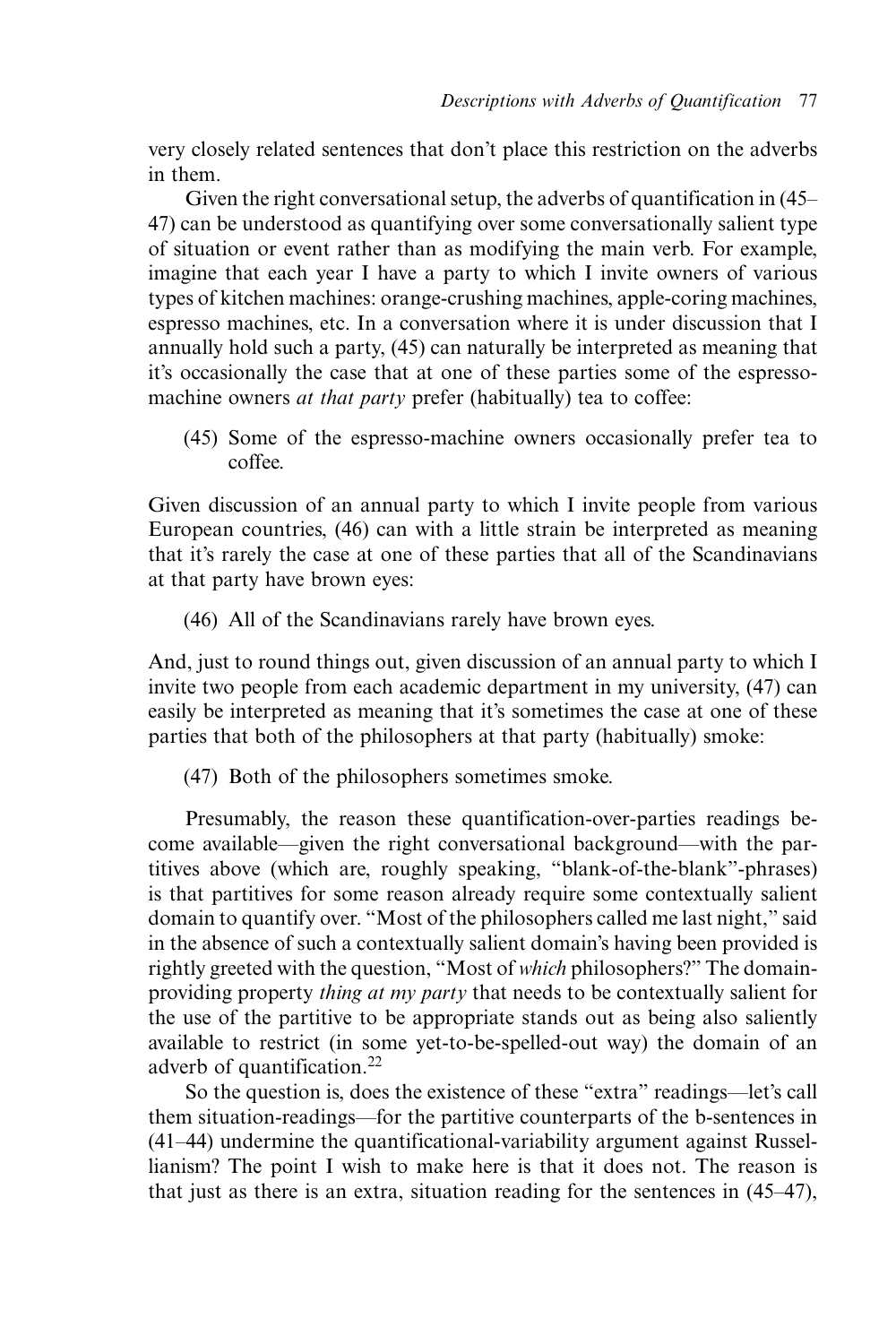neglected in Fara (2001), on which the quantifier phrases can vary their denotation with respect to the different situations being quantified over, there is also an exactly analogous extra, situation reading—equally neglected in the earlier discussion—for the a-sentences containing descriptions in (41–44). For example, in a situation in which it's under discussion that I have an annual party to which I invite, for each of a number of kinds of kitchen machine, one person who owns a machine of that kind, (41a) (repeated here) can be understood as saying that it is rarely the case at one of these parties that the owner of an espresso machine *at that party* prefers (habitually) tea to coffee.

(41) a. The owner of an espresso machine rarely prefers tea to coffee.

We *might* wish to describe this as a case in which the description "interacts" with the adverb of quantification in the sense that this interpretation requires us to evaluate the description in some or all of a variety of situations being quantified over by the adverb. But it is not a case in which the description interacts with the adverb in the special way provided by the descriptions-aspredicates view, namely, as a restrictor of it.

In short, we have on the one hand that for each way of interpreting a sentence with a *quantifier phrase* in the argument position of a predicate whether an adverb of quantification explicitly occurs in the sentence or not, there is an *exactly analogous* way of interpreting the corresponding sentence with a description in the place of the quantifier phrase. This is just as we'd expect, since the Russell/Sharvy analysis of descriptions as quantifier phrases yields truth conditions that turn out to be a special case of those proposed by the descriptions-as-predicates view, namely, the case of a description restricting an unpronounced determiner with existential force. On the other hand, there are ways of interpreting a sentence with a *description* in the argument position of a predicate that have no analogous interpretation when the description is replaced with a genuine quantifier phrase. This fact suggests that however the Russellian might account for the interpretations we've accounted for here as an adverb being restricted by a description *qua* predicate, that account will inevitably predict that other quantifier phrases interact with adverbs of quantification in a way that they just don't seem to. A particularly striking minimal pair is the following:

- (48) A Scandinavian usually has blue eyes,
- (49) Some Scandinavian usually has blue eyes.

The preferred interpretation for (48) intuitively involves quantification over individual Scandinavians, with the force of the quantification being that given by the adverb 'usually'. The descriptions-as-predicates view captures that reading—which I'll tendentiously call the quantification-over-individuals reading—in exactly the way suggested by intuition: by allowing the adverb to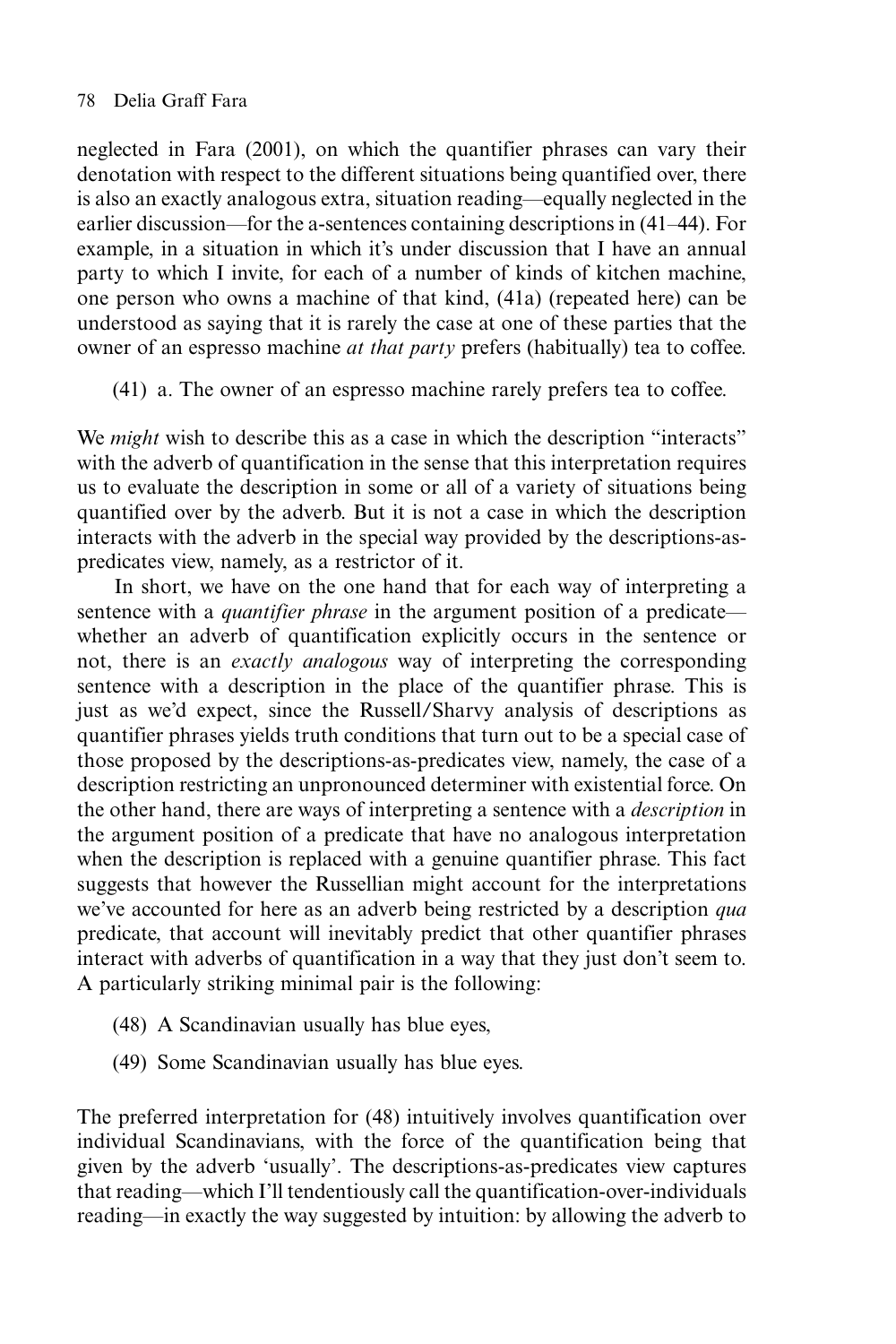quantify over the individuals in the extension of the indefinite description by forming a restricted quantifier with it: '[usually : a Scandinavian]'.<sup>23</sup> Crucially, there is no quantification-over-individuals reading for (49); it cannot mean that most Scandinavians have blue eyes.

We'll return to this latter fact in just a moment, but let's first ask: how might an ardent Russellian capture the quantification-over-individuals interpretation for the sentence with the indefinite description? Our prediction was that any proposal along these lines would incorrectly assign the same interpretation to (49). One sort of proposal involves adverbial quantification over "minimal" situations. Two proposals in this vein are found in Heim (1990) and von Fintel (1994,  $2004$ ).<sup>24</sup> One important feature of the "situations" deployed in these proposals is that they can have situations as parts and can be parts of situations. A "minimal" situation in which it's the case that  $\Phi$  (call this "a  $\Phi$ -situation") is a  $\Phi$ -situation that has no  $\Phi$ -situation as a proper part. The intuitive idea should be clear enough for the purposes of our discussion here.<sup>25</sup> The general form of von Fintel's version of the proposal, applied to a sentence that can be rewritten as one with the form 'ADV:  $\Phi$ ' is that it gets the following truth-conditions: ADV-many minimal  $\Psi$ -situations are a part of a minimal ( $\Phi \wedge \Psi$ )-situation, where  $\Psi$  is a restriction provided by the conversational context. Now the paraphrase of the analysis of (48) is:

(50) Most minimal situations in which there's a Scandinavian are part of a minimal situation in which: a Scandinavian has blue eyes.<sup>26</sup>

Note that there's a one-one correspondence between Scandinavians and *minimal* situations in which there's a Scandinavian. Quantification over *minimal* situations in which there's a Scandinavian for this reason mimics the effect of regular quantification over individual Scandinavians. This is not a mere trick, however; once quantification over situations is adopted, and once it's allowed that situations are parts of other situations, and, moreover, that any situation that contains a  $\Phi$ -situation as a part must itself be a  $\Phi$ -situation, the domain of quantification must be restricted to minimal situations in order to avoid what we'd intuitively think of as counting the very same situation multiple times. The reason for having the "larger" situation also be a minimal situation is equally well motivated; for if the larger situation weren't minimal, the existence of a single blue-eyed Scandinavian would suffice to render the entire claim true. Intuitively, we want the blue-eyed Scandinavian in the larger situation to be the very Scandinavian that's in the smaller situation. The indefinite description 'a Scandinavian' can now be interpreted in the Russellian manner as an existential quantification. The Russellian can in this way account for the interaction of descriptions with adverbs of quantification.

It's now time to return to the pressing question for the Russellian: why is it that (49) does not allow a quantification-over-individuals reading while (48) does?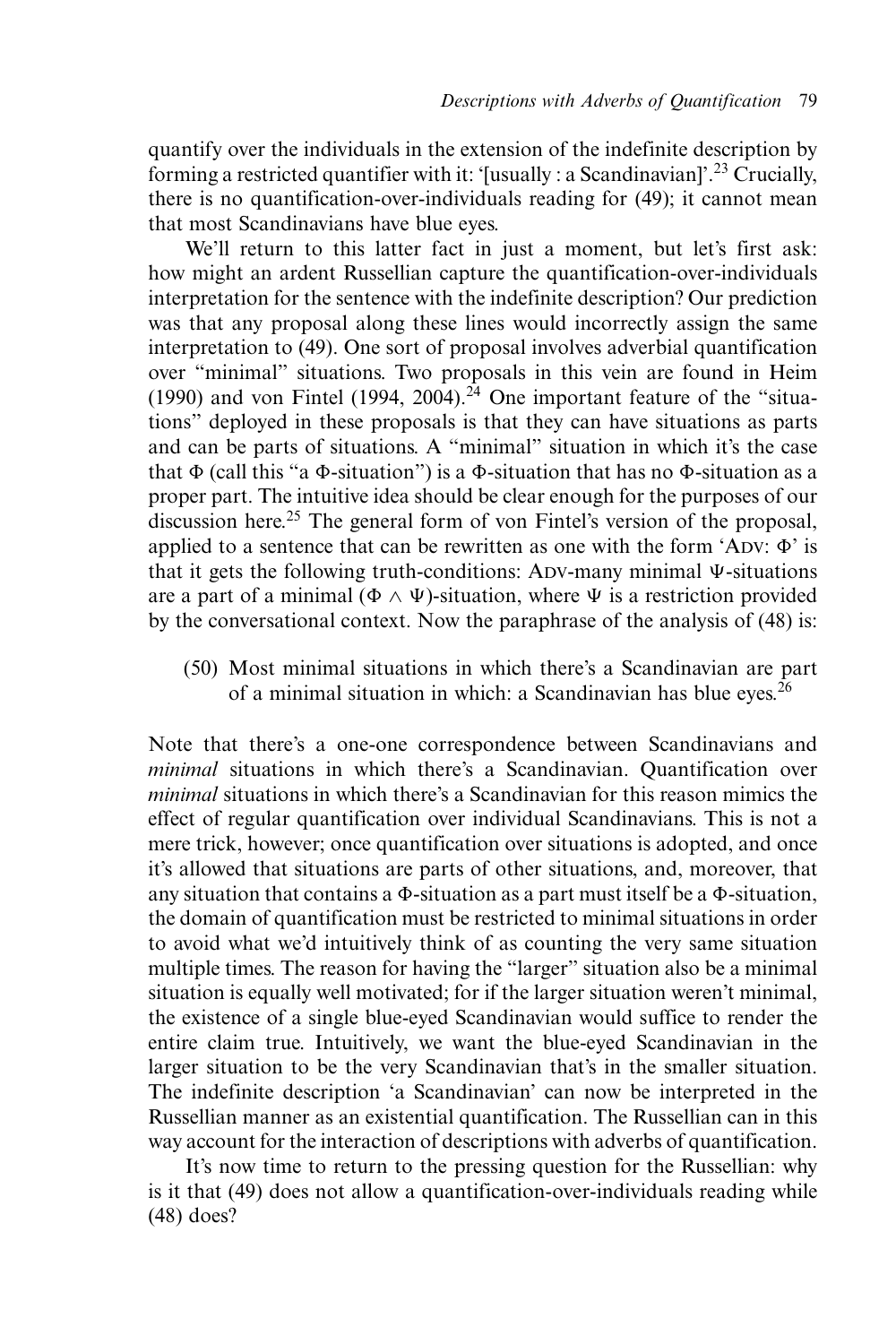- (48) A Scandinavian usually has blue eyes.
- (49) Some Scandinavian usually has blue eyes.

As far as I know, von Fintel is the only one to explicitly address this problem. But his remarks are very brief, and meant only to suggest an avenue for further investigation. He says that 'some', unlike 'a', is "inherently partitive" and so that the situations being quantified over by the adverb each contain all relevant Scandinavians. The quantifier-variability effect "will not arise," he writes, "because it is a side-effect of quantifying over very small situations containing only one [Scandinavian] each" (2004, p. 163). The suggestion is that 'some Scandinavian' is like 'at least one of the Scandinavians' in that it requires for its felicitous use a contextually salient set of Scandinavians; but unlike it, presumably, in allowing that set to be a singleton. In the absence of such a contextually salient set of Scandinavians, a user of one of these partitive phrases would be appropriately greeted with the question, "*Which* Scandinavians are you talking about?" The further suggestion is that if, for example, we're talking about the Scandinavians at my annual party of Europeans, then the minimal situations being quantified over by the adverb must each contain enough of one of these parties to have all the Scandinavians at that party in it (as well as enough of the party, I presume, to be a party). The truth-conditions that result from this are just equivalent to what we earlier called the situation-reading for the sentence. There's no mimicking of quantification over individuals because there's not a one-one correspondence between *these* minimal situations and Scandinavians.

My reply to this suggestion consists of two main parts. The first point is that although I agree (I think) that there is a partitive-like use of 'some' phrases, the availability of this partitive-like use is extremely sensitive to subtle variations in intonation. In any case it's not always there, since it's perfectly acceptable to initiate a conversation with an out-of-the-blue use of a 'some' phrase. Compare the following.

- (51) Guess what I just heard. One of the Scandinavians occasionally has purple eyes.
	- (Appropriate response: *which* Scandinavians are you talking about?)
- (52) Guess what I just heard. Some Scandinavian occasionally has purple eyes.

(Appropriate response: Do you mean to say that he or she doesn't *always* have purple eyes?)

I've substituted a more news-worthy predicate in the example, in order to render it plausible as a conversation-opener.

The second point is that the problem is not to be accounted for by attributing special properties to 'some'; the problem is much more widespread than that. Consider the following: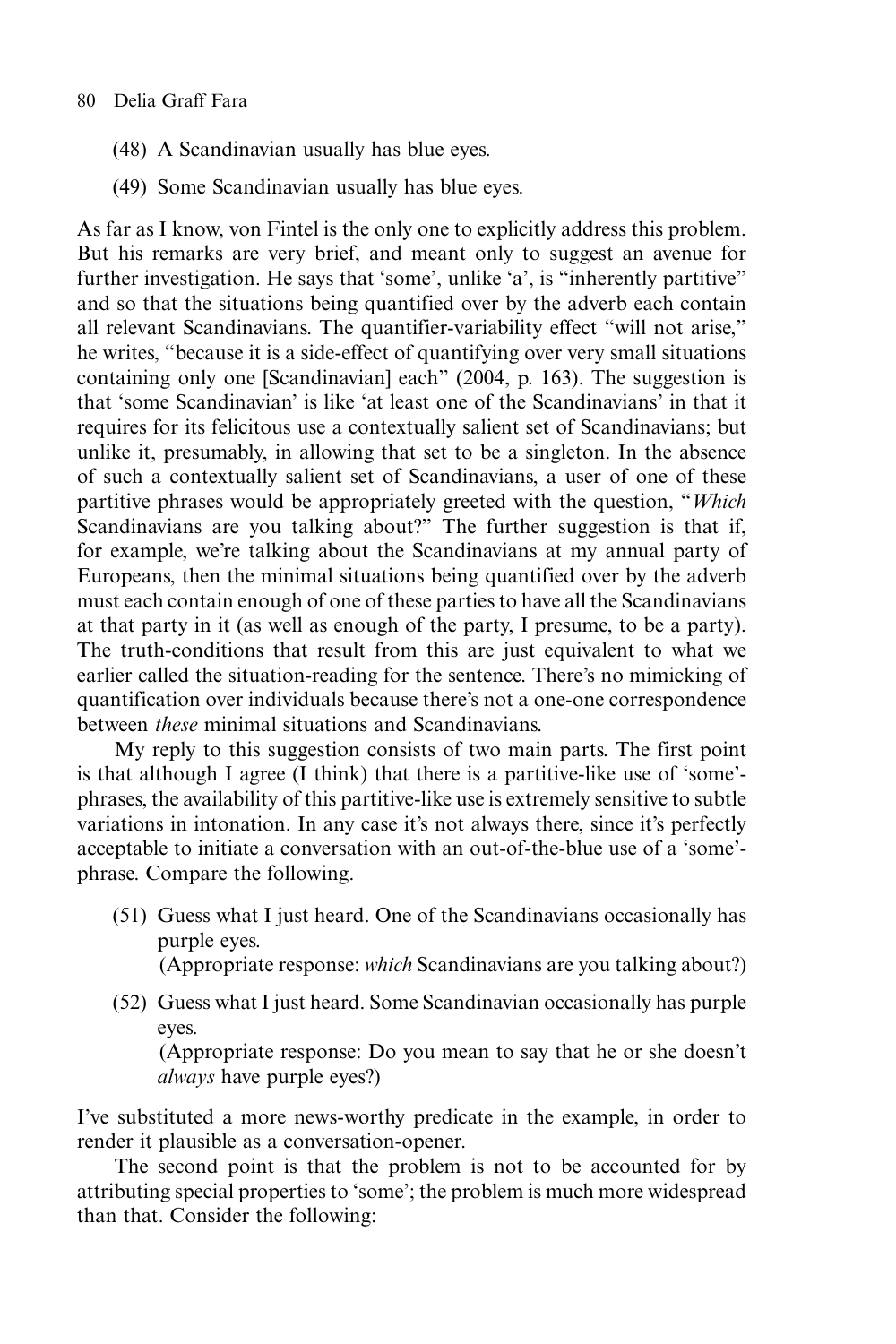- (53) Few Scandinavians usually have blue eyes,
- (54) Hardly any Scandinavians usually have blue eyes.

Both of these sentences clearly have a reading involving attribution of the strange frequency-of-episode property. But if we apply the situation approach to these sentences we get the following: Most minimal situations in which there are few (hardly any) Scandinavians are a part of a minimal situation in which few (hardly any) Scandinavians have blue eyes. But this is roughly equivalent (it seems to me) to the claim that *most* Scandinavians have blue eyes; clearly not an interpretation for (53) or (54)!

The upshot is that our prediction has been borne out. The situation-based approach to preserving Russell's theory of descriptions, although successful insofar as it is capable of mimicking the quantification-over-individuals readings for descriptions with adverbs of quantification, is unsuccessful in that it does not account for the differential behavior between descriptions and genuine quantifier phrases in this regard.

By way of closing I'd like to address one question still left unanswered, namely, how on the descriptions-as-predicates view are we to handle those uses of adverbs of quantification that *do* intuitively involve quantification over situations? These were the "extra" readings for the a-sentences in (41–44) as uttered, for example, against a background discussion of my annual parties of this or that type. The question is more sharply focused by considering a singly-applicable definite description with an adverb of quantification. The following example is discussed by Jason Stanley (2002):

(55) The customer is always right.

One could, I suppose, utter this sentence to say of one particular (salient) customer that that customer is perpetually right. But on its natural, almost proverbial, reading, it's a claim about any number of customers. Because this is a singly-applicable definite description, it cannot sensibly restrict the adverb 'always', since this would yield something like a false "scalar" implicature to the effect, in essence, that this singly-applicable definite description multiply applies. So we cannot account for the natural reading of this sentence by assigning it the logical form: '[always : the customer]  $\hat{x}$  x is right'. But note that what's being claimed here is not intuitively even like a quantificationover-individuals reading for the adverb. We don't say, in uttering this sentence, that every customer is *habitually* right. Rather, we say that every customer in a certain type of situation is right *in that situation*. What's the relevant type of situation? Something like *a dispute between customer and employee*. It looks like we need to be able to accommodate something *like* the situation-based approach in order to account for sentences like these (as well as the situationreadings for the a-sentences in (41–44)). But there is nothing inherently undermining in that. The semantics proposed here for descriptions will have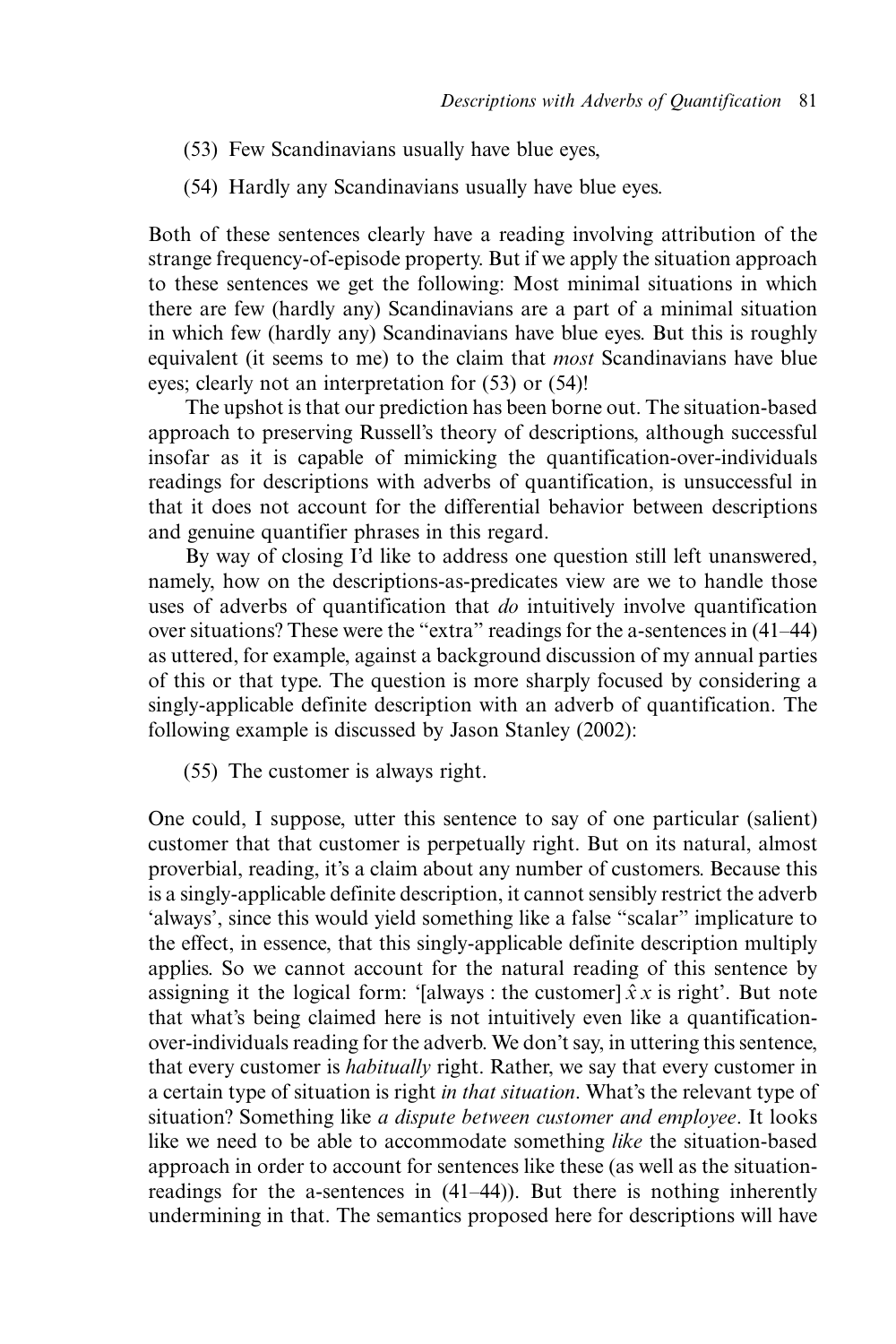to modularly mesh with semantic accounts for any other type of phrase it can co-occur with.<sup>27</sup>

Let's look at Stanley's proposal.<sup>28</sup> He argues that we can account for this sentence as a case of binding into a nominal restriction, a device which, he proposes, accounts for a wide and somewhat disparate-seeming variety of cases of context-dependence, including especially quantifier-domain restric $tion<sup>.29</sup>$ 

(56) Always<sub>*i*</sub>: the customer<sub>*f*(*i*)</sub> is right.

Here '*f*' occurs as a variable that in the context gets assigned a function from objects to sets of individuals. Intuitively, it's a function which, given a dispute as argument, yields the set of parties to that dispute as value. The extension of 'customer<sub>f(i)</sub>', for a particular value of '*i*', is the intersection of the extension of 'customer' with the set  $f(i)$ . Since the resulting intersection is supposed to be a singleton set, the Russellian analysis of descriptions could be maintained in face of this example. One potential difficulty here, though, is that if 'Always<sub>i</sub>' ranges over *everything there is*, then  $f(i)$  will either be undefined for most values of '*i*', in which case I'd think that the sentence would be truth-valueless, or it will yield, for many values of *i*, sets that don't have any customers in them at all or even any things that could be right or wrong, in which case I'd think that the sentence would be false. In any case, putting this worry aside, this proposal in its bare-bones form needn't be viewed as an alternative to the situation-based approach, but could rather be viewed as one way of implementing it.

The point I wish to make here by way of closing is that the descriptionsas-predicates view can also make use of this form of nominal restriction in order to capture situation-readings for adverbs of quantification. Let's think of the '*i*' in a nominal restriction as occurring in an argument position; this is natural if we think of the function  $f(\xi)$  assigned to '*f*' as doing the work of a prepositional phrase such as 'in  $(\xi)$ '. If '*i*' is left free and is assigned an entity as semantic value (in the context), then it can be interpreted *in situ*. While if it is assigned something of type  $\langle e, t \rangle$  or  $\langle \langle e, t \rangle, t \rangle$ , then it must raise out of argument position. So suppose it gets assigned as value the value of a description such as 'a dispute between customer and employee'—'a dispute' for short. Then on the description-as-predicates view, we can assign the following surface and logical forms to the sentence, using expressions in place of variables just to indicate what values those variables are getting assigned by context:

- (57) a. The customer<sub>in(a dispute)</sub> is always right,
	- b. [Always: a dispute]  $\hat{i}$  the customer<sub>in(i)</sub> is right,<sup>30</sup>
	- c. [Always: a dispute]  $\hat{i}[\emptyset]$  : the customer<sub>in(i)</sub>] $\hat{x}$  x is right.

This says what we want it to say: that every dispute (between customer and employee) is an *i* such that the customer in *i* is right.<sup>31</sup> One advantage this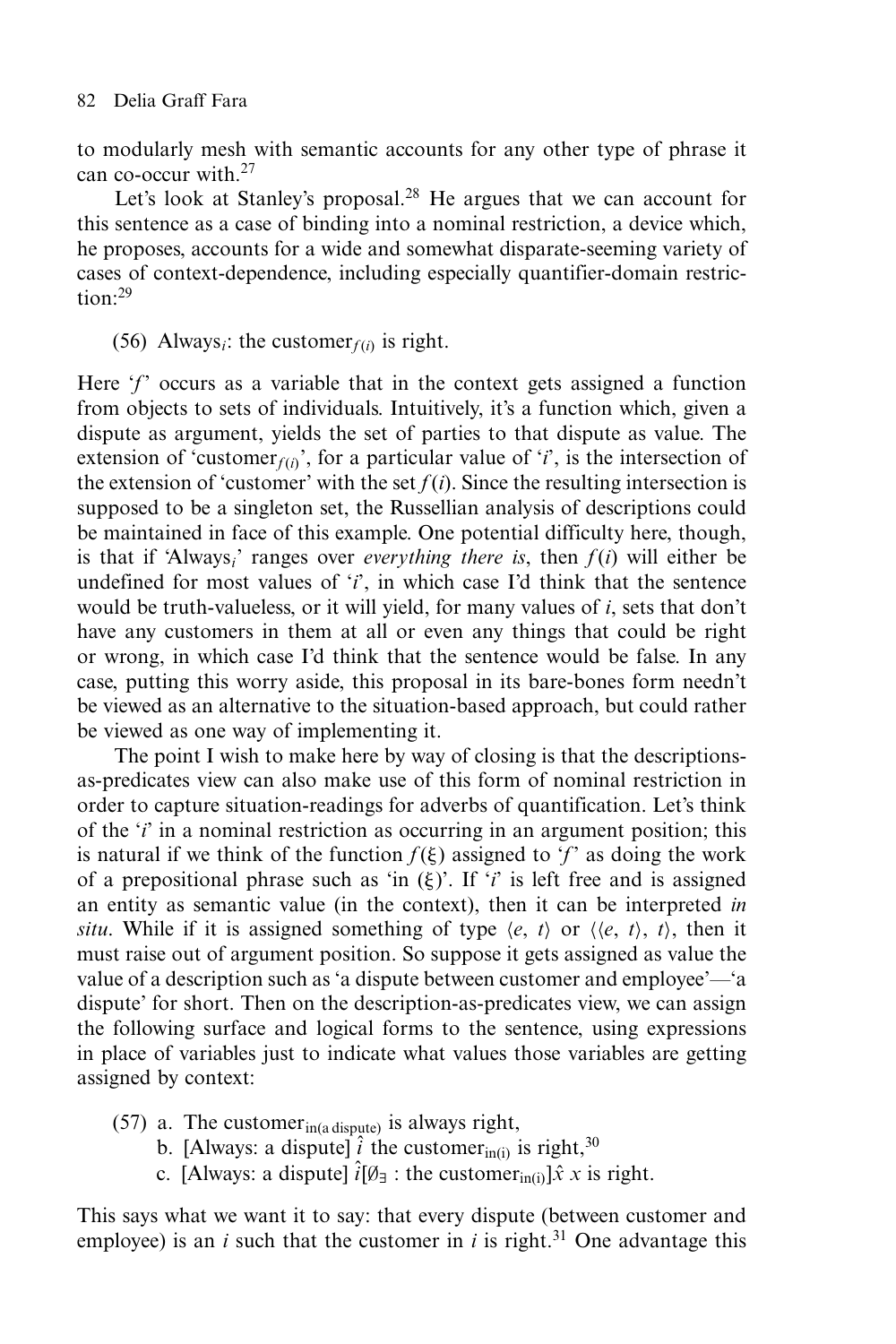has over the situation-based approach is that in quantifying over disputes, rather than minimal situations, we can retain a relatively simple semantics for the adverb, rather than pack into its lexical meaning, as is typically done on the situation-based approach, the notions of being a minimal  $\Phi$ -situation and being an extension of a situation. This will remain an advantage only to the extent that nominal restriction is sufficiently widespread and flexible to be used in this way.<sup>32</sup>

## **Notes**

- 1. Throughout, I'll use single quotes for both name-forming quotation and quasiquotation, and will drop the quotes in some cases for the sake of readability.
- 2. For a more developed and formal presentation of this idea, consult Link (1983, for example).
- 3. For this proposal, along with independent motivations for it, see for example Ladusaw (1982), Link (1987), and Krifka (1999).
- 4. For definite–numeral combinations I assume the syntactic structure [the [num *F* ]] rather than the structure [[the num]  $F$ ].
- 5. Here I represent pluralities as sums, which would have annoyed Sharvy given his insistence (Sharvy 1980, p. 620) that, e.g., the men in Auckland are *men*, and hence essentially a *plurality*, rather than some one single, mysterious sort of entity.
- 6. This is noted by George Wilson (1978, p. 51f.) and James Higginbotham (1987), and is discussed in section IV of Graff (2001).
- 7. The syntax is reminiscent of that for Robert Stalnaker's (1977) language  $\hat{L}$ , in which a logical formula such as  $\forall xFx$  is parsed as consisting of the quantifier  $\forall$ and the complex predicate  $\hat{\chi} F_X$  formed by predicate abstraction. It extends the syntax of  $\hat{L}$  in allowing restricted as well as unrestricted quantifiers.
- 8. In saying this, I blur the distinction between a set and its characteristic function on the relevant domain, since Barwise & Cooper take a generalized quantifier to be a set of sets of individuals.
- 9. This generalized quantifier can be obtained compositionally, moreover, from the semantic value of the determiner and that of *F*, by assigning the determiner 'every' the appropriate type  $\langle \langle e, t \rangle, \langle \langle e, t \rangle, t \rangle \rangle$  function. Consult Barwise & Cooper (1981, §2) or Heim & Kratzer (1998, ch. 6) for further details and elaboration.
- 10. A brief remark about terminology: in calling descriptions "determiner phrases" I assume that the definite and indefinite articles, as well as numeral words, are determiners, even though on my proposal they have the semantics of a predicate modifier. I reserve the word 'quantifier' for those determiners with semantic type  $\langle e, t \rangle$ ,  $\langle e, t \rangle$ ,  $\langle t \rangle$ , and 'quantifier phrase' for phrases of type  $\langle e, t \rangle$ , *t*). 'Restricted quantifier' is the term I use for those expressions that represent quantifier phrases in the language being used to represent logical forms.
- 11. Or other phrase that has a type *t* semantic value at the level of logical form.
- 12. Essentially, we have allowed the (restricted quantifier restricted by the) indefinite description to adjoin to something other than a sentence, namely, to the definite description in which it is embedded. This sort of quantifier raising had already been proposed by May (1985) under the heading of "inverse linking". Allowing it requires some complications of either the syntax or the semantics. Rather than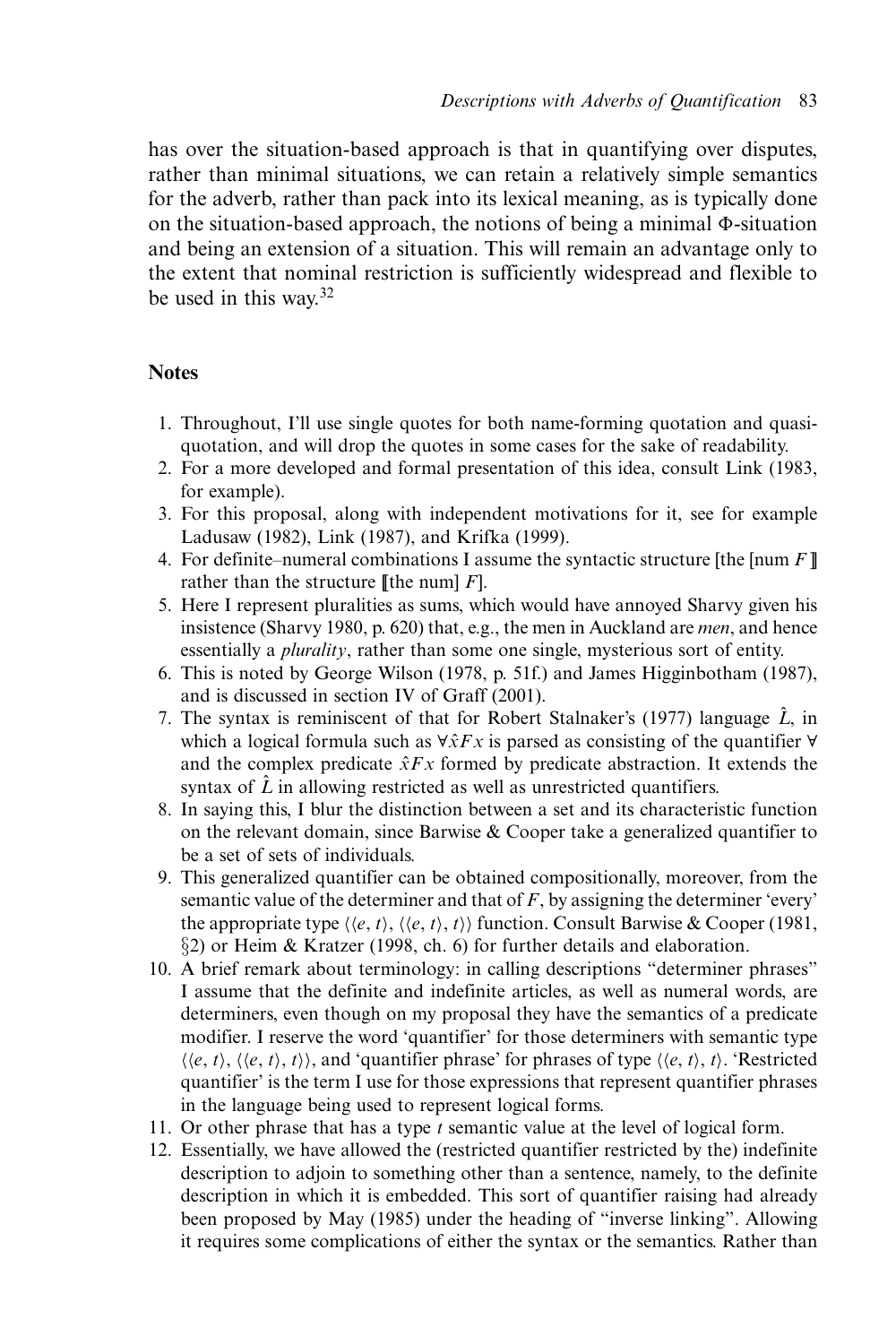complicate the semantics by allowing for type-shifting of quantifier phrases, I prefer to complicate the syntax. I was rather hand-wavy about this in Graff (2001); so let me be more explicit here. I adopt the kind of solution for interpreting these embedded determiner phrases that's outlined by Heim & Kratzer (1998, ch. 8). The solution involves positing an empty subject PRO in the definite description, which, although it has no semantic value itself, can act as if it had one by raising and leaving a bound variable as trace. So the internal logical form of the definite description here is derived as follows:

 $[p$ PRO the owner of an espresso machine]  $\Longrightarrow$ [DP[∅∃ : an espresso machine] ˆ*y*[DPPRO the owner of*y*]] =⇒ [DPPRO ˆ*x* [∅∃ : an espresso machine] ˆ*y*[DP*x* the owner of *y*]].

This is perfectly interpretable given the semantic rules already provided. Together with the assumption that 'PRO' is semantically vacuous, these rules yield a predicate that is true of a thing just in case there's some espresso machine it uniquely owns. Some may balk, of course, at the uniqueness requirement here; thinking that (26), on any of its readings, is as much about those who jointly own an espresso machine as it is about those who uniquely own one. I sympathize with the worry, but I suspect that it can be assuaged without overhauling the view, yet I won't attempt to do that here since I think that the issues involved are detachable from those of primary concern in this paper. For interesting discussion of the history of treatments of inverse linking and the importance of it to the development of syntax and its interface with semantics, see May & Bale (2006).

- 13. I don't take a stand on what exactly the meaning of the generic quantifier is, at least not as stated in terms that don't involve using it; but I take myself nonetheless to be providing truth conditions for logical forms containing it by using it itself, since I take it that we have, to a sufficiently large extent anyway, an intuitive grasp of its meaning. I call  $\varnothing$ <sub>*GEN*</sub> a quantifier, since by this I just mean an expression of type  $\langle e, t \rangle$ ,  $\langle e, t \rangle$ ,  $\langle e, t \rangle$ , that is, an expression that combines with a one-place predicate to form an expression of type  $\langle e, t \rangle$ , *t*). Ascertaining its contribution to truth-conditions is a notoriously difficult matter. I'll refer the reader to two reasonably plausible recent accounts, both containing good overviews of the literature on this issue: Cohen (1999) and Leslie (n.d.).
- 14. I take it that the relation of *being a sub-kind of* is definitely not a subspecies of the *parthood* or *some-of* relation, and that for that reason we cannot take ' $\leq$ ' in our statement of the semantics of the definite article to univocally express this relation. Rather, we must let it variably stand for different sorts of parthood-*like* relations depending on the structure of the extension of the predicate it operates on. We cannot let it stand univocally for some more general *parthood*-like relation of which the *parthood* relation as well as the *sub-kind* relation are both subspecies, because of the fact discussed above—that tables, for example, can have other tables as parts.
- 15. The discussion of this in Fara 2001 (pp. 30–31) is flawed in that it does not explicitly make use of Sharvy's *maximality* operation, as it should have. The discussion there was a holdover from earlier versions of the view on which I'd not yet adopted Sharvy's generalization of Russell's uniqueness condition, and I recognized the oversight only after it became too late to make revisions. Roberto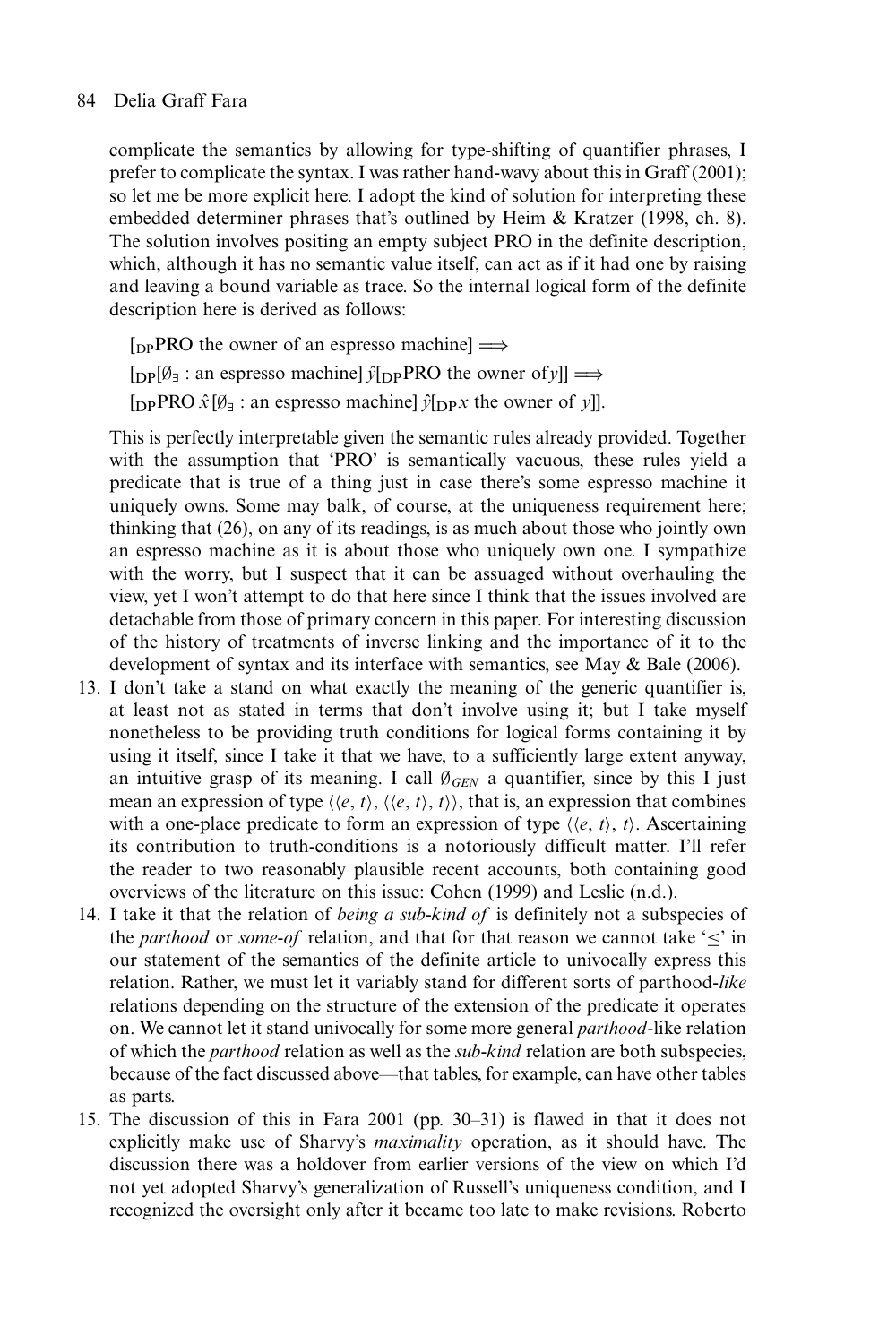Zamparelli (1998) had already proposed the same idea in work I've only since become aware of.

16. Here I suppress the internal logical form of the definite description inside the restricted quantifier for the sake of readability. Spelled out, the whole thing becomes:

 $[\emptyset_{GFN} : \hat{v}([\emptyset_{\exists} : a \text{ mystery novel} | \hat{z} v ((is) \text{ the author of } z))] \hat{x} x$  is popular;

which is worth emphasizing so that it is clear that this is a multiply-applicable definite description.

- 17. This much-discussed difference is observed in Lawler's (1973) dissertation. For more recent discussion of it, see for example Greenberg (2002) and the references cited there.
- 18. Three subspecies of tiger went extinct in the last century; there are five remaining ones (all endangered, three on the brink of extinction).
- 19. The fact that definite descriptions are subject to quantificational-variability effects has pretty much been ignored or gone unnoticed. I suspect that this is because it's only multiply-applicable definite descriptions that are capable of exhibiting this genericity.
- 20. As vigorously defended by Stephen Neale (1990).
- 21. This has been stressed to me in discussion by Jeffrey King and Jason Stanley, and also in a presentation by Berit Brogaard (2005).
- 22. Partitives aren't *required* in order to get a quantification-over-situations reading for quantifier phrases with adverbs of quantification. For example:
	- All philosophers in the department sometimes attend an APA meeting;
	- Some student who procrastinates usually fails.

The tentative generalization is that we get a quantification-over-situations reading for these sentences because the sentences themselves raise to salience a type of situation, either by mentioning it explicitly (APA meetings) or by using an implicitly relational phrase ('fail') that has a type of situation (a class, say) as a relatum. The first example was given to me by King, the second by Brogaard.

- 23. The descriptions-as-predicates view shares this advantage with Lewis's (1975) original proposal, and the developments of it instigated by Kamp (1981) and Heim (1982).
- 24. The proposal Neale sketches (1990, pp. 247–251) can be viewed as a start in this same direction. I should mention that Heim and von Fintel explicitly commit to Russellianism only about *indefinite* descriptions.
- 25. It seems to me that these situations are very much like states of affairs that obtain.
- 26. Since  $\Phi$  in this case entails  $\Psi$ , we can just re-write ( $\Phi \wedge \Psi$ ) as  $\Phi$ . I should mention that von Fintel himself would probably not accept this paraphrase (though I suspect that Heim would) since he implies that a bare minimal situation in which there's a Scandinavian is not sufficiently "situation-like" to serve as a contextual restriction for an adverb of quantification, and would apparently prefer instead to quantify over minimal situations in which we're "encountering" or "sampling" Scandinavians (2004, p. 163). I don't think this is a promising tactic, in part for the reason discussed by Lewis with respect to his example about quadratic equations, but also because it requires that we the encounterers in these situations are not ourselves blue-eyed Scandinavians.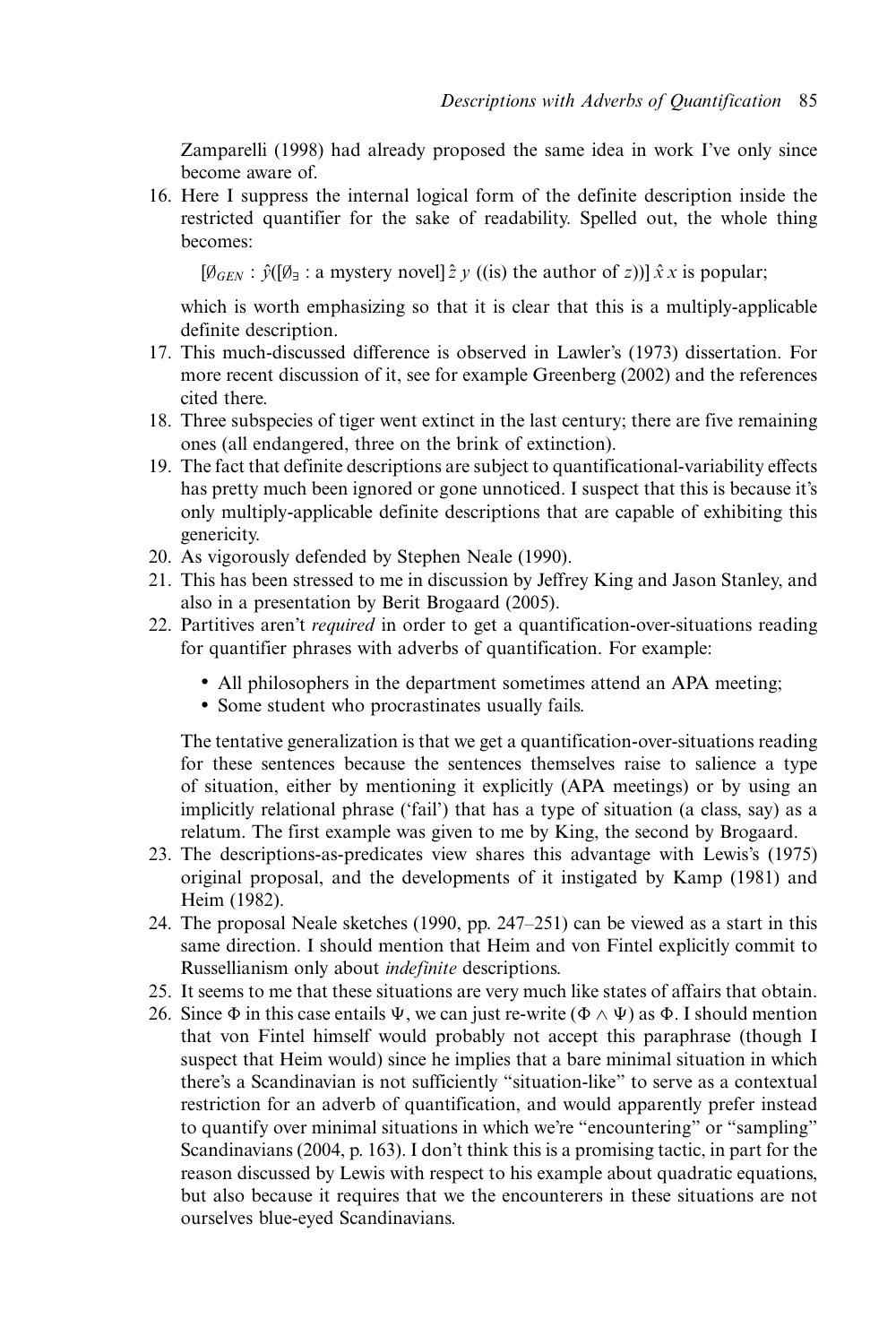- 27. This point is well-made throughout Neale's (1990) *Descriptions* (with respect to his favored theory, of course).
- 28. See pp. 386f.
- 29. See Stanley  $&$  Szabó (2000).
- 30. In order for this to be in keeping with the requirement that the description restricting an adverb occur in the argument position of the verb phrase superficially modified by that adverb, we have to think of 'right' as it occurs here as really meaning something like 'right in *i*', which seems desirable.
- 31. Or: 'is right in *i*'; see the preceding footnote.
- 32. For discussion of matters relevant to this paper I am especially indebted to Berit Brogaard, Paul Elbourne, Michael Fara, Irene Heim, Jeffrey King, Robert May, Daniel Rothschild and Jason Stanley.

## **References**

- Barwise, Jon and Cooper, Robin. (1981) 'Generalized Quantifiers and Natural Language', *Linguistics and Philosophy* **4**: 159–219.
- Brogaard, Berit. (2005) Russell's Theory of Descriptions vs. the Predicative Analysis: a Reply to Graff. Presentation to the Eastern Division meeting of the American Philosophical Association, New York, December 2005.
- Cohen, Ariel. (1999) *Think Generic!*, CSLI Publications, Stanford, CA.
- Fara, Delia Graff. (2001) 'Descriptions as Predicates,' *Philosophical Studies* **102**(1): 1–42. Originally published under the name 'Delia Graff'.
- von Fintel, Kai. (1994) Restriction on Quantifier Domains, PhD thesis, University of Massachusetts, Amherst.
	- ———. (2004) 'A Minimal Theory of Adverbial Quantification', in H. Kamp and B. Partee, eds., *Context-Dependence in the Analysis of Linguistic Meaning*, Elsevier Ltd, Oxford, pp. 137–75.
- Greenberg, Yael. (2002) 'Two Types of Quantificational Modalized Genericity, and the Interpretation of Bare Plural and Indefinite Singular NPs', in B. Jackson, ed., *Proceedings from SALT XII*, Cornell University, CLC Publications, Ithaca, NY, pp. 104–23.
- Heim, Irene. (1982) The Semantics of Definite and Indefinite Noun Phrases, PhD thesis, University of Massachusetts, Amherst.
- ———. (1990) 'E-Type Pronouns and Donkey Anaphora,' *Linguistics and Philosophy* **13**(2): 137–77.
- Heim, Irene and Kratzer, Angelika. (1998) *Semantics in Generative Grammar*, Blackwell, Oxford.
- Higginbotham, James. (1987) 'Indefiniteness and Predication', in Eric J. Reuland and Alice G. B. ter Meulen, eds., *The Representation of (In)definiteness*, MIT Press, Cambridge, MA.
- Kamp, Hans. (1981) 'A Theory of Truth and Semantic Representation', in J. Groenendijk, T. Janssen and M. Stokhof, eds., *Formal Methods in the Study of Language*, Mathematical Centre Tracts 135, Mathematisch Centrum, Amsterdam, pp. 277–322.
- Krifka, M. (1999) 'At Least Some Determiners Aren't Determiners', in K. Turner, ed., *The semantics/pragmatics interface from different points of view*, Elsevier, pp. 257–91.
- Ladusaw, William. (1982) 'Semantic Constraints on the English Partitive Construction', in D. Flickinger, M. Macken and N. Wiegand, eds., *Proceedings of the First West Coast Conference on Formal Linguistics*, Linguistics Department, Stanford University, Stanford, pp. 231–42.
- Lawler, John. (1973) Studies in English Generics, PhD thesis, University of Michigan, Ann Arbor.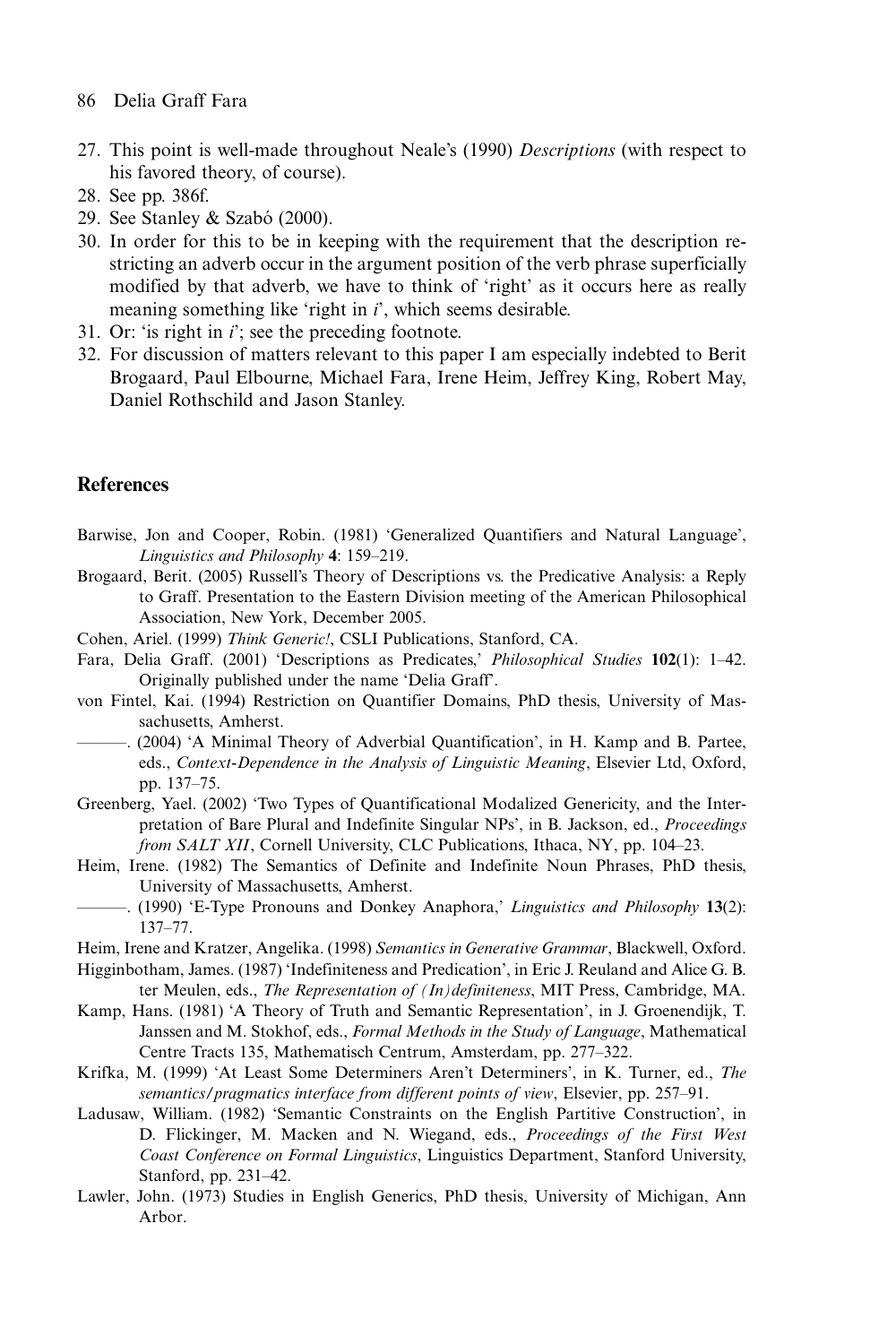- Leslie, Sarah-Jane. (n.d.) Generics: Cognition and Acquisition. Unpublished MS., Princeton University.
- Lewis, David. (1975) 'Adverbs of Quantification', in E. Keenan, ed., *Formal Semantics of Natural Language*, Cambridge University Press, Cambridge, England, pp. 3–15.
- Link, Godehard. (1983) 'The Logical Analysis of Plurals and Mass Terms', in R. Bäuerle, C. Schwarze and A. von Stechow, eds., *Meaning, Use, and Interpretation of Language*, Walter de Gruyter, Berlin, pp. 302–23.
	- –. (1987) 'Generalized Quantifiers and Plurals', in P. Gärdenfors, ed., *Generalized Quantifiers*, Studies in Linguistics and Philosophy, D. Reidel, Dordrecht, pp. 151–80.
- May, Robert. (1985) *Logical Form*, Linguistic Inquiry Monographs, MIT Press, Cambridge, MA.
- May, Robert and Bale, Alan. (2006) 'Inverse Linking', in M. Everaert and H. C. V. Riemsdijk, eds., *The Blackwell Companion to Syntax*, Blackwell, Oxford.
- Neale, Stephen. (1990) *Descriptions*, MIT Press, Cambridge, MA.
- Partee, Barbara. (1987) 'Noun Phrase Interpretation and Type-Shifting Principles', in J. Groenendijk, D. de Jongh and M. Stokhof, eds., *Studies in Discourse Representation Theory and the Theory of Generalized Quantifiers*, Vol. 8 of *Groningen-Amsterdam Studies in Semantics*, Foris Publications, pp. 115–43.
- Roberts, Craige. (2003) 'Uniqueness in Definite Noun Phrases,' *Linguistics and Philosophy* **26**: 287–350.
- Russell, Bertrand. (1905) 'On Denoting,' *Mind* **14**: 479–93.
- Sharvy, Richard. (1980) 'A More General Theory of Definite Descriptions,' *Philosophical Review* **89**(4): 607–23.
- Stalnaker, Robert. (1977) 'Complex Predicates,' *The Monist* **60**(3): 327–39.
- Stanley, Jason. (2002) 'Nominal Restriction', in G. Preyer and G. Peter, eds., *Logical Form and Language*, Oxford University Press, Oxford.
- Stanley, Jason and Szabó, Zoltán Gendler. (2000) 'On Quantifier Domain Restriction,' Mind *and Language* **15**: 219–61.
- Wilson, George. (1978) 'On Definite and Indefinite Descriptions,' *Philosophical Review* **87**: 48– 76.
- Zamparelli, Roberto. (1998) 'A Theory of Kinds, Partitives and OF/Z Possessives', in A. Alexiadou and C. Wilder, eds., *Possessors, Predicates and Movement in the Determiner Phrase*, Vol. 22 of *Linguistics Today*, John Benjamins, Amsterdam, pp. 259–301.